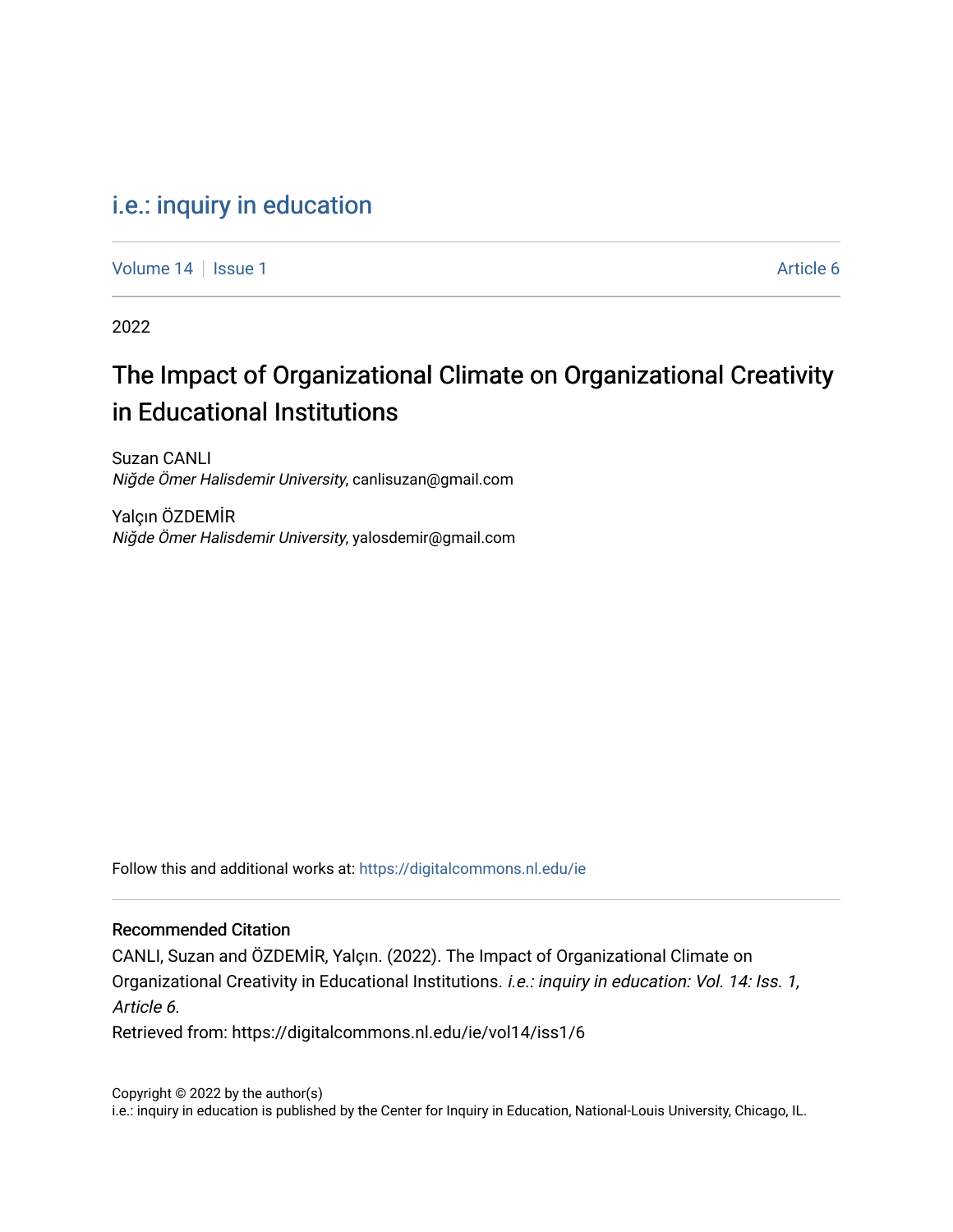# **The Impact of Organizational Climate on Organizational Creativity in Educational Institutions**

Suzan Canlı *Niğde Ömer Halisdemir University*

Yalçın Özdemir *Niğde Ömer Halisdemir University*

# **Abstract**

The present study aimed to investigate the impact of organizational climate on organizational creativity based on the perceptions of teachers employed in secondary education institutions. The study sample included 275 teachers assigned with the cluster sampling method. The Organizational Creativity Scale and the School Climate Scale were employed to collect the study data. Descriptive and hierarchical regression analyses were used to analyze the study data. The study findings demonstrated that organizational climate affects organizational creativity and subdimensions. It was found that organizational climate affects administrative creativity the most and individual creativity the least. Organizational climate dimensions that affected organizational creativity were *leadership and interaction* and *sincerity*. Organizational climate dimensions that affected individual creativity were *democracy and commitment to school*, *achievement factors*, and *conflict*. The organizational climate dimension that affected administrative creativity was *leadership and interaction*. Organizational climate dimensions that affected social creativity were *leadership and interaction* and *sincerity*.

**Keywords:** Organizational creativity, organizational climate, school, teacher

# **Introduction**

The potential of humans to intervene in current conditions based on their desires depends significantly on individual attributes as well as social conditions. Among these attributes, creativity is quite important. Creativity is a skill necessary for individual success in business life (Wagner, 2008). Furthermore, the fact that the long-term survival and success of an organization depend on its adaptation to increasing social, economic, and technological advances (Mathisen & Einarsen, 2004) has led to a requirement to employ creative individuals who can predict and adapt to organizational changes. This need has imposed the responsibility to develop the creativity of individuals within educational organizations, which play the most important role in the education of individuals (Ebneroumi & Rishehri, 2011).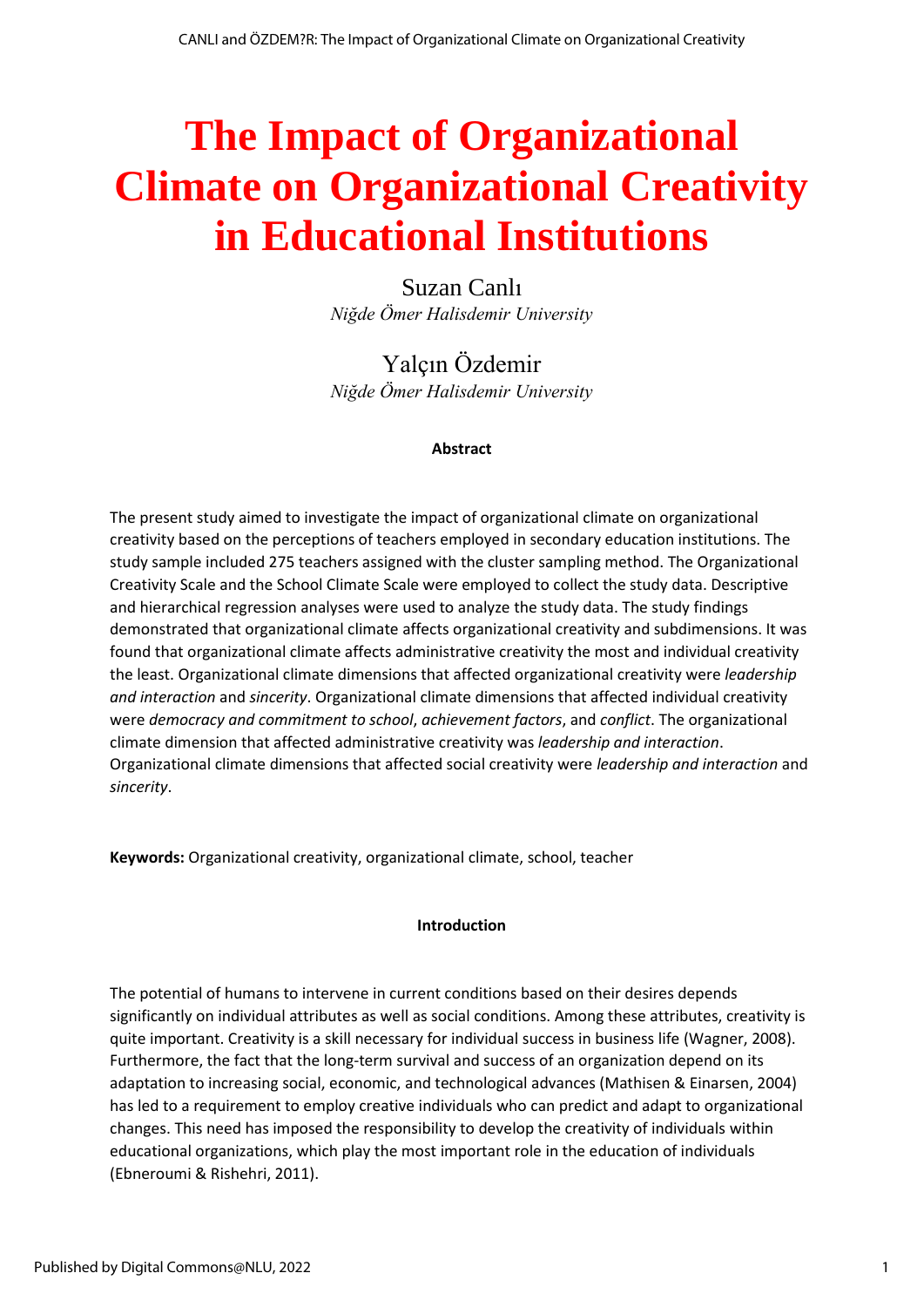The rhetoric on creativity in education includes educational policies, approaches, and practices to encourage creativity in schools (Harris & De Bruin, 2018). Therefore, studies have been conducted on creative schools, creative teachers, creative students, creative school leader attributes, the impact of learning environments on creativity, and the factors that improve or obstruct creativity in schools (Besançon & Lubart, 2008; De Bruin & Harris, 2017; Ebneroumi & Rishehri, 2011; Morais & Azevedo, 2011; Zhang et al., 2020). These studies have demonstrated that teachers and school administrators are required to be creative and provide an environment that can develop student creativity. Hence, organizational creativity should be high in schools, and factors that could affect organizational creativity should be identified. Given that the environment affects creativity (Licul & Juriševič, 2020), we suggest that the organizational climate, which reflects the characteristics of the school environment, could affect the creativity in schools. Thus, whether organizational climate affects organizational creativity in schools should be investigated to instill an organizational climate that would promote organizational creativity. The present study aimed to determine whether the organizational climate affects organizational creativity in schools and the degree of this effect if it exists. However, both organizational climate and organizational creativity include more than one dimension. For this reason, the study investigated whether the organizational climate affected the subdimensions of organizational creativity and the degree of these effects if they exist. Furthermore, we also investigated the organizational climate dimensions that affect organizational creativity and its subdimensions. The determination of the impact of organizational climate on organizational creativity, when controlling for the effects of demographic variables that could affect the organizational creativity perceptions of individuals, would contribute to the comprehension of the effect size. Thus, we investigated the effects of demographic variables on organizational creativity and analyzed the effect of organizational climate on organizational creativity when these effects were controlled. We hope that the present study will contribute to the development of administrative planning and policies to create organizational climates that will allow the improvement of organizational creativity in schools by focusing on organizational climate dimensions that affect organizational creativity and its subdimensions.

# **Purpose of the Study**

The present study aimed to determine the impact of organizational climate on organizational creativity based on the perceptions of teachers employed in secondary education institutions. For this purpose, we sought answers to the following questions:

- 1. What are the perceptions of teachers about organizational climate and organizational creativity?
- 2. Are the demographic variables (gender, school type, seniority, and branch) a significant predictor of the perceptions of teachers about organizational creativity and its subdimensions?
- 3. Are the perceptions of teachers about organizational climate a significant predictor of their perceptions about organizational creativity and its subdimensions when the possible effects of the demographic variables (gender, school type, seniority, and branch) are controlled?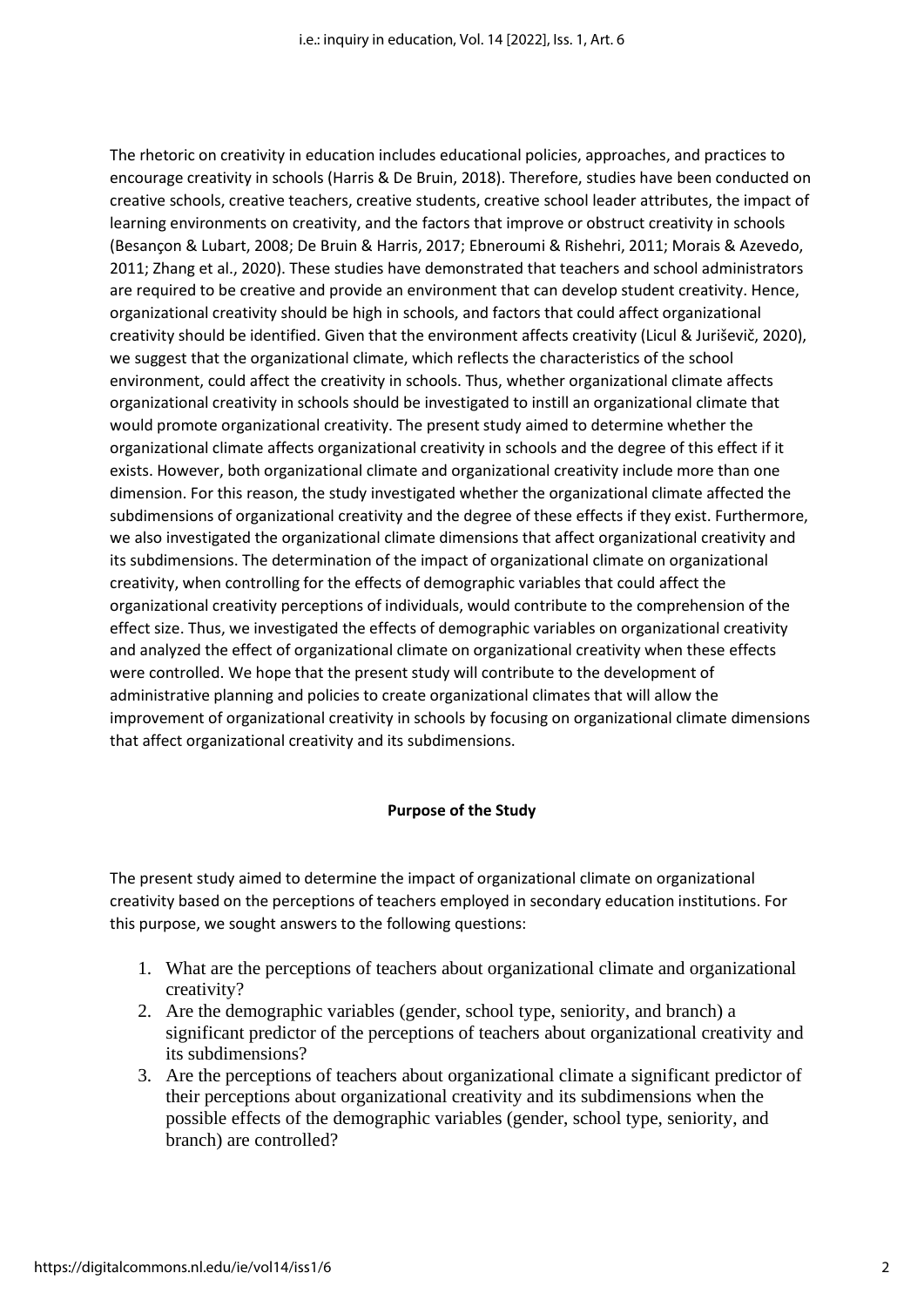#### **Literature Review**

#### **Creativity**

Creativity has been widely studied by all scientific-metaphysical fields to understand humans. Thus, creativity has been defined in various ways. Kim (2019) stated that several mythoi, such as that creativity could be noticed immediately, creative people always work alone, creativity is a divine inspirational glow, innovation is a precondition for creativity, and creativity is an artistic phenomenon, have prevented the understanding of creativity, and by contrast, they described it as a process to achieve an innovation in all fields. Originality (Dimock, 1986) was defined as the development of novel and potentially beneficial products, ideas, or procedures for an institution (Oldham & Cummings, 1996, as cited in Livingstone et al., 2002), and creativity was described as "the production of original and beneficial ideas in any field" (Amabile et al., 1996, p. 1155). Surkova (2012) attempted to develop an analytical framework for creativity and reported that the historical approach to the concept changed from being a divine phenomenon to being a human attribute. Thus, Surkova (2012) stated that all descriptions of creativity with a human-centered approach that considers it a learnable, and hence teachable, phenomenon in the twentieth century emphasized that the ultimate sense of creativity entails the renewal of the content of any phenomenon.

One of the important debates on creativity involves whether it is an innate biological attribute or an environmental-social phenomenon. Walker (1986), in a study titled "Silvano Arieti's Creativity: The Magic Synthesis," stated that the unusual increase in the number of creative geniuses in different historical periods and in different societies demonstrates that creativity is a phenomenon influenced by historical-spatial and environmental factors rather than a biological phenomenon. Walker (1986) emphasized the concept of the "golden environment," an environment that allows creativity, and stated that certain common attributes were determined in studies on various golden environment descriptors. These golden environment attributes include certain preconditions such as justice, equity, economic welfare, and freedom, as well as a healthy psychological climate, adequate cultural resources, important individuals who could guide the society, sufficient incentives, and a tolerance for differences that lead to creativity. Thus, the conception that creativity is affected by environmental factors that affect the individual as well as personal attributes led to the organizational approach to creativity, especially in administrative sciences, and creativity studies have focused on the interaction between organizational and individual attributes (Livingstone et al., 2002).

# **Organizational Creativity**

The concept of organizational creativity was emphasized by the approach that addressed creativity as a phenomenon that includes the individual but also is affected by the environmental factors that condition the individual. Hence, the efforts to investigate this concept were not spent only in administrative sciences, but the concept was also popular in several social sciences such as sociology, psychology, etc. (Borghini, 2005). Since we live in an era in which creativity makes a difference,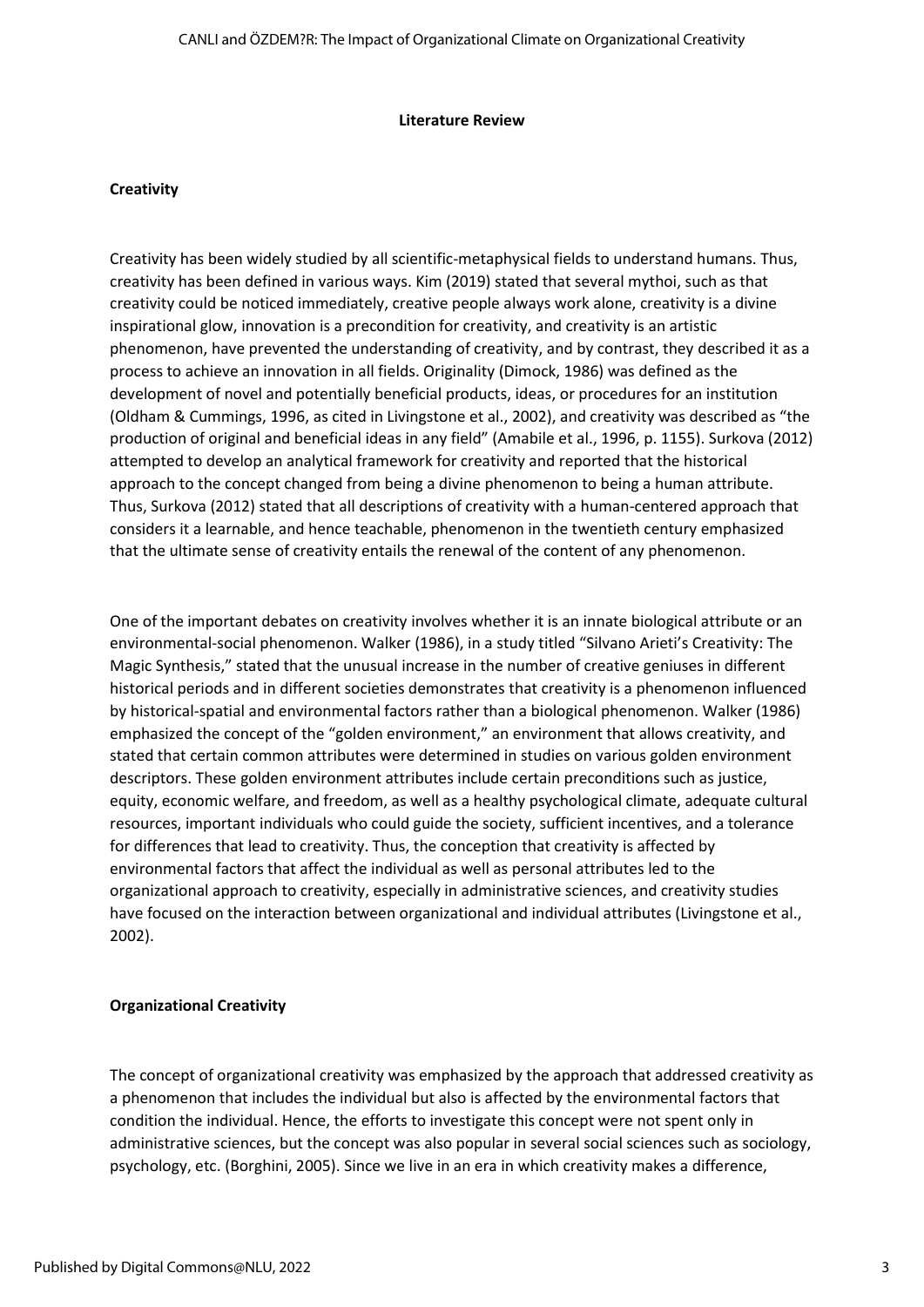researchers have emphasized that creative organizations would differentiate (Gloor et al., 2010). Others have argued that creativity is a necessary attribute for the survival of an organization (Bourguignon, 2006). Therefore, organizational creativity was defined as the development of a valuable, useful, and novel product, service, idea, procedure, or process by collaborating individuals in a complex social environment (Woodman et al., 1993).

Several authors (Borghini, 2005; Drazin et al., 1999) have suggested that organizational creativity analyses should entail various analysis levels such as intertwined and correlated, intra-subject (individual), inter-subject (group), and collective (organizational) analyses. Thus, according to Woodman et al. (1993), individual characteristics, one of the factors that shape organizational creativity, include cognitive skills/styles, personality, internal motivation, and knowledge, while group characteristics include norms, cohesiveness, group size, diversity, roles, tasks, and problemsolving approaches. On the other hand, organizational characteristics include culture, resources, awards, strategy, structure, and technology. These three components lead to organizational creativity by affecting the creative process and situation. According to Andriopoulos (2001), organizational creativity is determined by the interaction among five dimensions: "organizational climate," "organizational culture," "organizational structure and systems," "leadership style," and "organizational resources and skills." The present study discusses individual creativity, which indicates the personal creativity of teachers, and social creativity, which indicates the creativity of colleagues. Administrative creativity reflects the administrative behaviors that support the creativity of employees (Balay, 2010).

#### **Organizational Climate**

Organizational climate offers important potential to understand and define all individual behavior within the organization, including creativity (Hellriegel & Slocum, 1974). Several studies have been conducted on organizational climate, especially since the 1960s and 1970s (Thumin & Thumin, 2011), and several authors have attempted to define the concept. According to Woodman and King (1978, p. 817), the earliest definition of the concept was published by Forehand and Von Haller Gilmer in 1964, who stated that "organizational climate was a set of characteristics that defines an organization and (a) distinguishes it from other organizations, (b) is relatively permanent over time, and (c) influences the behavior of individuals in the organization." Several others have attempted to define the concept since then. In one of these definitions, organizational climate has been described as a set of characteristics/attributes that could be associated with a particular organization and may result from the way the organization deals with its members and the environment (Hellriegel & Slocum, 1974). In another, organizational climate is defined as the shared perceptions of organization employees and the meaning they assign to organizational policies, practices and procedures, as well as the behaviors that were perceived as being rewarded, supported, and expected from the employees (Schneider et al., 2013, as cited in Schaufeli, 2016). Further definitions characterize organizational climate as the awareness of the organization members about the organizational operations based on their experiences (Prasad & Sagi, 1982) or the collective perceptions of the members about conceptual dimensions such as autonomy, trust, harmony, approval, innovation, and justice created by the interactions of the members (Fidan & Öztürk, 2015). While certain definitions have claimed that the concept was a subjective phenomenon, others have emphasized its objectivity. Finlayson (1975) argued that the emphasis on objectivity refers to the physical, social, and behavioral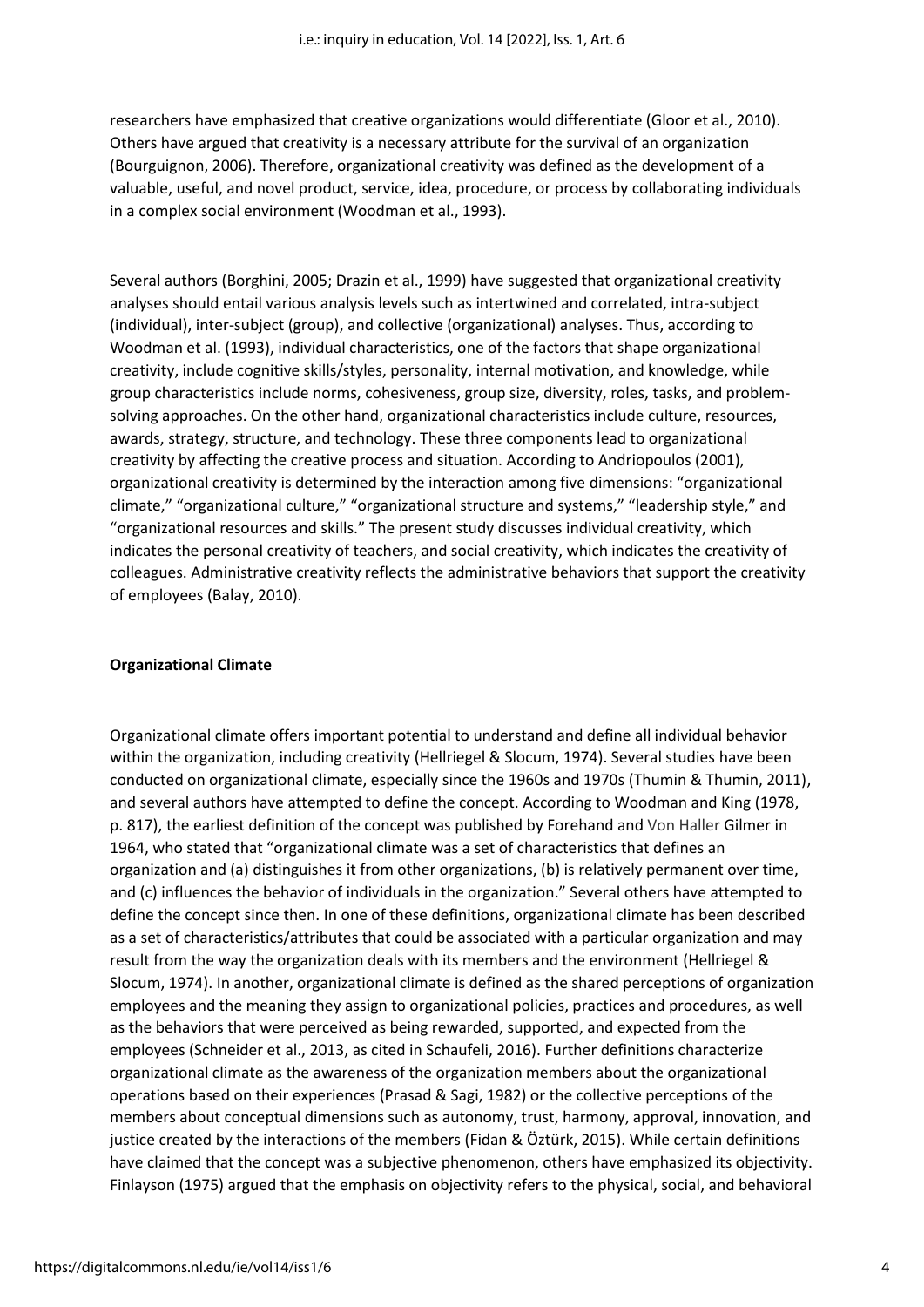environments of the individual, while the emphasis on subjectivity indicates the perceptions of the individual members of an organization, and the distinction has led to certain methodological differences in the measurement of organizational climate. However, Prasad and Sagi (1982) maintained that the concept is both a subjective and objective phenomenon since it leads to a reality that can be perceived by all individuals, albeit differently, since it refers to individual perceptions.

Factors such as prevailing economic conditions in the organization, organizational efficiency criteria, socialization processes, standards, reward procedures, behavioral norms, physical conditions, and administrative policies are among the determiners of organizational climate (Turnipseed, 1988). Bohorquez et al. (2020), on the other hand, reported that theoretical organizational climate models list certain climate variables such as organizational structure, responsibility, rewards, moderation, support structure, organizational rules, disagreement and identity, command methods, motivational powers, communication processes, decision-making, planning, supervision and performance goals, compliance, responsibility, success standards, organizational openness, security and pay, autonomy, physical dimension, evaluation, interpersonal relations, participation, leadership, systemic behavior, consensus, etc. De Cotiis and Koys (1980) reported five basic dimensions of organizational climate: "autonomy," "trust," "compliance," "pressure," "support," "recognition," "justice" and "innovation." In the present study, organizational climate was based on the following dimensions: *democracy and school commitment*, a democratic environment and committed teachers in the school; *leadership and interaction*, a principal with leadership attributes and positive principal-teacher interaction; *success factors* that include the efforts to improve school achievements; *sincerity* among colleagues; and *conflict* experienced at school (Canlı et al., 2018).

Several studies on organizational climate have demonstrated the role of organizational climate in the recognition of organizational behavior. Researchers have reported that a positive organizational climate improved the commitment of the employees to the organization (Çekmecelioğlu, 2006; Yüceler, 2009), that there was a direct correlation between organizational climate and employee motivation (Gök, 2009), and that it positively affected job satisfaction (Doğan & Üngüren, 2012). On the other hand, others have reported the detrimental effects of perceived negative organizational climate on organizations. Negative organizational climate was one of the important causes of unethical organizational behavior (Büte, 2011) and increased job alienation (Demirez & Tosunoğlu, 2017).

# **The Correlation Between Organizational Climate and Organizational Creativity**

After it was conceived that organizational creativity was a result of the personal traits of the individuals in the organization and the interaction between certain organizational attributes, the concept of organizational climate became significant as an organizational attribute. Researchers have reported a positive correlation between organizational climate and organizational creativity (Rasulzada & Dackert, 2009) and have described organizational climate as the most important factor that affects organizational creativity (Kallio et al., 2015). Previous studies have found that perception about climate was a significant mediator of the correlation between work outputs such as creativity attitudes, motivation and psychological well-being, and organizational character (Roy & Gupta,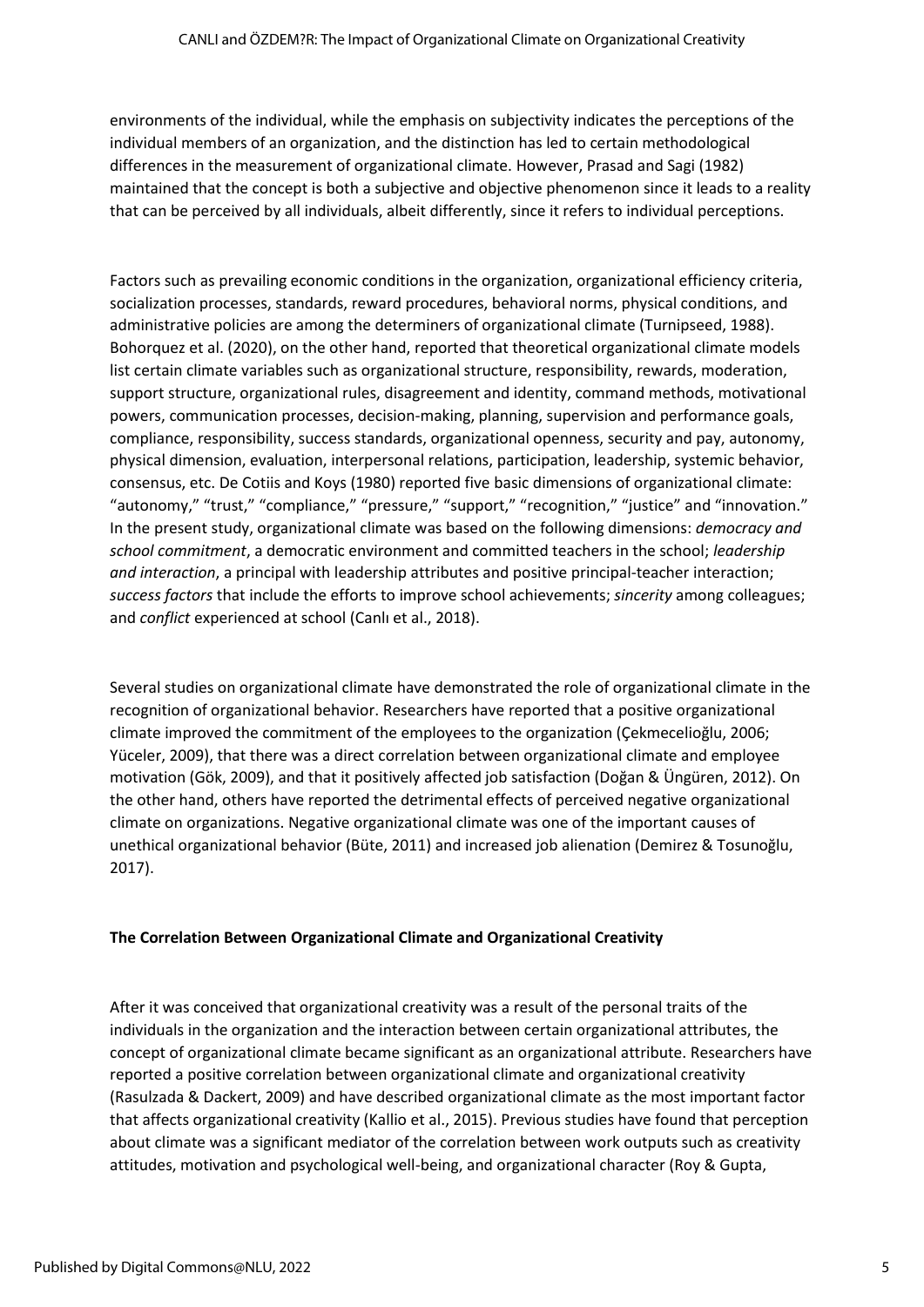2012), and the organizational climate adequate for creativity also strengthened the correlation between organizational and employee performance (Esch et al., 2018). Thus, certain dimensions of organizational climate required for a creative organization include emotional participation of organization members in organizational actions and goals, freedom of behavior, the organizational method to address new ideas, emotional security in organizational relations, the availability of time to elaborate new ideas, tolerance to uncertainties, etc. (Ekvall, 1996, as cited in Olsson et al., 2019).

As formal organizations, although schools are subject to the same regulations, authority hierarchy, and reward-punishment systems within a country, there are differences and similarities among the schools and the members, and observations are significantly different in each school (Ross, 1976). Organizational climate is manifested as the school climate in educational institutions. School climate can be described as a series of internal attributes that differentiate schools and affect the behavior of the members (Xiaofu & Qiwen, 2007) and as an internal attribute perceived and experienced by school members (Lavian, 2012). Vejian et al. (2016) reported that the presence of a school climate that allows creativity would support the learning and instruction processes in the school and improve the performance of students and teachers, facilitating the achievement of their goals.

Cummings (1965) noted several attributes that could describe a creative organization. These include the absence of overly deterministic attitudes toward human resources, flexible structure, a flexible power-authority-effect structure, open communication channels, an effort to institutionalize the organizational reward system, etc. Studies conducted on different levels of educational institutions including primary and tertiary education have also evidenced the correlation between school climate and organizational creativity. Gao et al. (2019) concluded that student perceptions about the school climate in primary schools in China affected their creativity and motivation for success and emphasized the significance of an open, tolerant, and innovative school climate. Similarly, Ekvall and Ryhammar (1999) reported that the factors including physical resources such as communication technologies, library services, etc., and organizational climate, which they described as the prevailing psychological environment, affected organizational creativity the most in universities.

#### **Method**

The present study was conducted with correlational research model. The correlational research model describes a current situation and investigates the correlation between two or more variables and the degree of this correlation (Gay et al., 2012). It determines the impact of a variable on the other variable (Walliman, 2011). In the present study, the impact of organizational climate on organizational creativity was investigated based on the perceptions of teachers employed in secondary education institutions.

#### **Participants**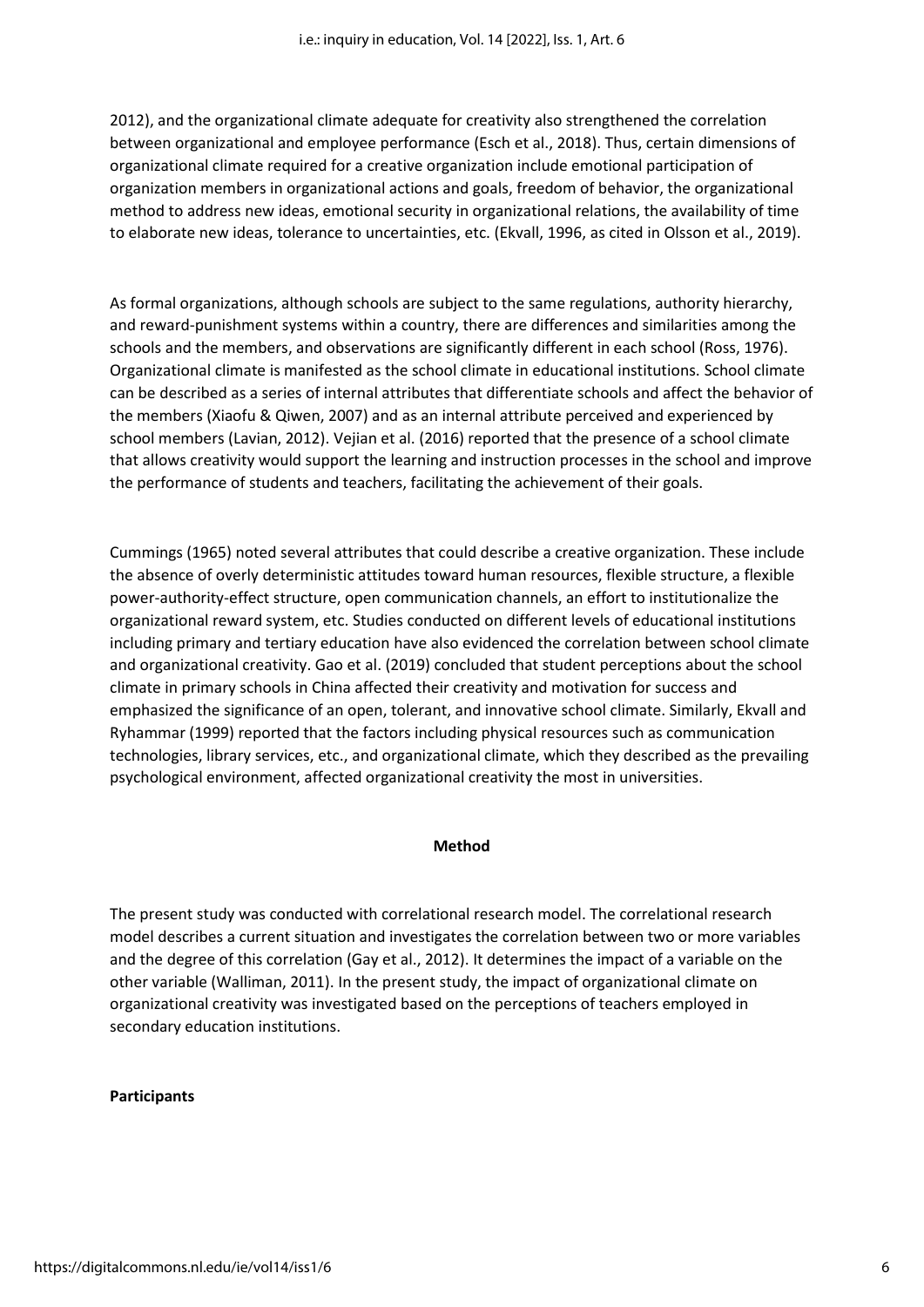The study population included teachers employed in secondary schools in the central district of Niğde province in Turkey. There are different types of secondary education institutions in Turkey. Thus, it could be suggested that the population includes various clusters, and a sample should be selected from these clusters to represent the population. Therefore, the cluster sampling method was employed in the study. In the cluster sampling method, the population is first divided into clusters, and sample subjects are assigned from each cluster (Cohen et al., 2007). In the present study, seven vocational high schools and six Anatolian high schools were included in the cluster, and volunteering teachers employed in these schools were assigned to the study sample. Thus, 275 teachers employed in 13 secondary education institutions were included in the study sample. Among the participants, 132 (48.0%) were female, and 143 (52.0%) were male; 156 (56.7%) of the participants were employed in vocational high schools, and 119 (43.3%) in Anatolian high schools. There were 84 (30.5%) of the participants who had been employed for 10 years or less; 105 (38.2%) had been employed between 11 and 20 years, and 86 (31.3%) had been employed for 21 years or more. Vocational teachers comprised 67 (24.4%) of the participants, and 208 (75.6%) of them were in other branches.

# **Data Collection Tools**

We used the Organizational Creativity Scale developed by Balay (2010) to determine organizational creativity in the study and the School Climate Scale developed by Canlı et al. (2018) to determine organizational climate.

# *Organizational Creativity Scale*

The scale includes three subdimensions and 38 items. The individual creativity dimension includes 16 items, the administrative creativity dimension includes 11 items, and the social creativity dimension includes 11 items. This five-point Likert-type scale was graded with the following options: "I completely disagree," "I somewhat agree," "I moderately agree," "I agree," and "I completely agree." An arithmetic mean of the scale between 3.40 and 5.00 indicates a sufficient level, between 2.60 and 3.39 indicates a moderate level, and between 1.00 and 2.59 indicates an inadequate level of organizational creativity. The Cronbach's alpha internal consistency coefficient of the scale is 0.92 in individual creativity, 0.93 in administrative creativity, and 0.95 in social creativity (Balay, 2010). In a study conducted by Fidan (2018) in secondary education institutions, the scale fit index values were determined as χ2/sd = 1.07, RMSEA = 0.014, GFI = 0.99, AGFI = 0.99, NFI = 0.99, CFI = 1.00, and IFI = 1.00. The Cronbach's alpha internal consistency coefficient of the scale was 0.96 for individual creativity, 0.97 for administrative creativity, .097 for social creativity, and 0.97 for the scale total. In the present study, the Cronbach's alpha internal consistency coefficient was 0.909 for individual creativity, 0.929 for administrative creativity, 0.909 for social creativity, and 0.946 for the overall scale. In the scale, arithmetic means between 1 and 1.79 were considered "I completely disagree," between 1.80 and 2.59 was considered "I somewhat agree," between 2.60 and 3.39 was considered "I moderately agree," between 3.40 and 4.19 was considered "I agree," and between 4.20 and 5.00 was considered as "I completely agree." Some items in the subdimensions of the organizational creativity scale are presented below.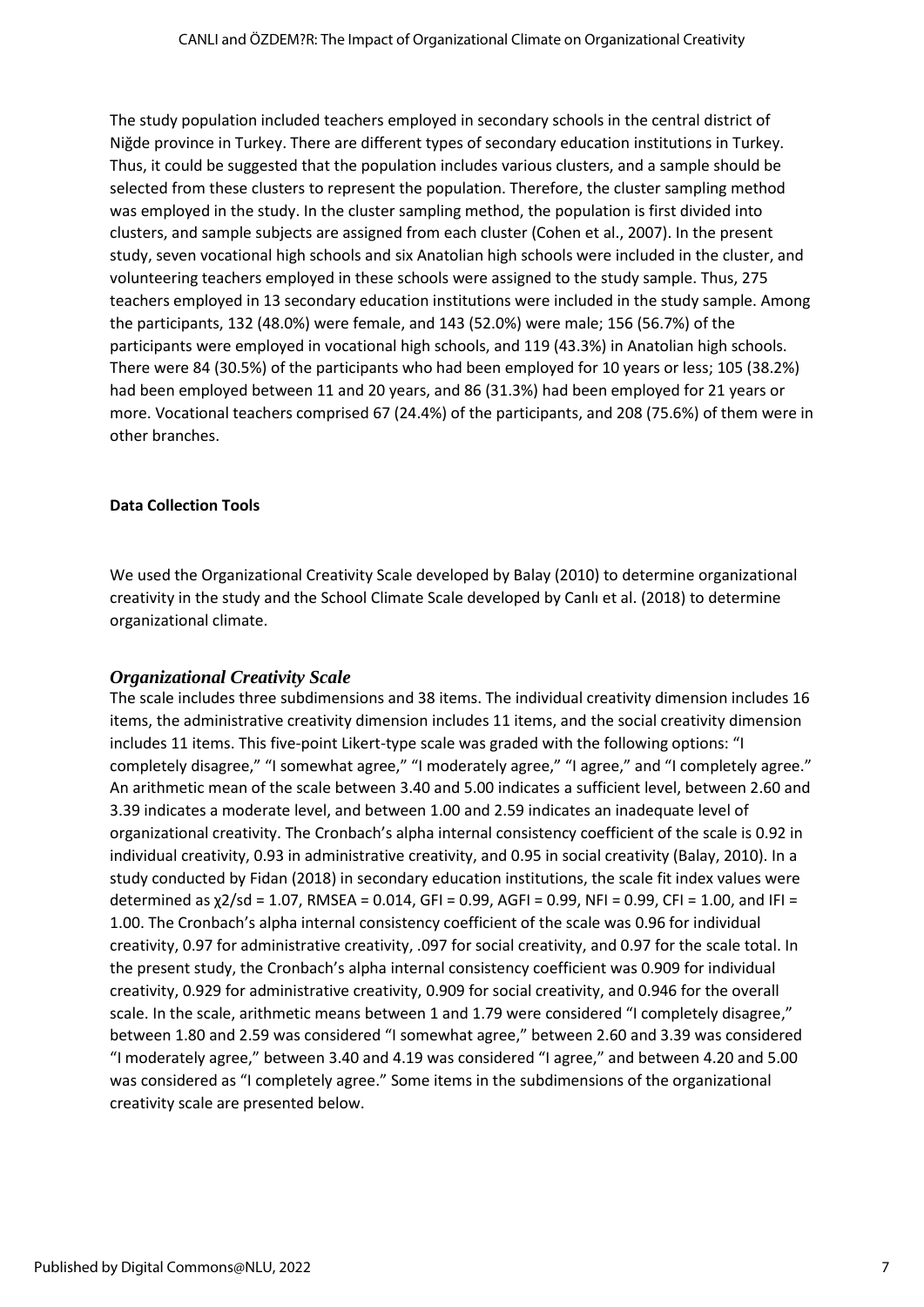**Individual creativity:** "I try to turn potential opportunities into tangible benefits through competition." "I try to produce original ideas and invent by reaching beyond mediocrity." **Administrative creativity: "**Administrators bend the rules when necessary for the development and implementation of new ideas." "Administration provides an adequate environment that would allow the employees to think and act freely." **Social creativity:** "My colleagues try to develop various problem-solving alternatives." "My colleagues try to implement even opposing ideas when necessary."

#### *School Climate Scale*

The scale includes five dimensions and 23 items. The democracy and commitment to school dimension includes 6 items, the leadership and interaction dimension includes 6 items, the achievement factors dimension includes 4 items, the sincerity dimension includes 3 items, the and conflict dimension includes 4 items. The items in the conflict dimension of the scale are inversescored. The scale is a five-point Likert-type, and it is graded with "never," "seldom," "sometimes," "mostly," and "always" options. The scale fit index values are  $\chi$ 2/sd = 3.080, GFI = 0.910, AGFI = 0.886, NNFI (TLI) = 0.926, CFI = 0.937, RMSEA = 0.059, and RMR = 0.057. The Cronbach's alpha internal consistency coefficient of the scale was 0.908 for democracy and commitment to school, 0.897 for leadership and interaction, 0.753 for achievement factors, 0.852 for sincerity, and 0.730 for conflict dimensions (Canlı et al., 2018). In the present study, the Cronbach's alpha internal consistency coefficient was 0.85 for democracy and commitment to school, 0.892 for leadership and interaction, 0.785 for achievement factors, 0.810 for sincerity, 0.758 for conflict dimensions, and 0.922 for the overall scale. In the scale, arithmetic means 1–1.79 were interpreted as "never," 1.80– 2.59 as "seldom," 2.60–3.39 as "sometimes," 3.40–4.19 as "mostly," and 4.20–5.00 as "always." Some items in the subdimensions of the school climate scale are presented below.

**Democracy and commitment to school:** "In our school, the individual differences among the teachers are respected." "Teachers embrace the school."

**Leadership and interaction:** "Our school principal adopts fair administrative practices (disciplinary practices, course distribution, task distribution, etc.) for the teachers." "The teachers in our school easily communicate their requests to the school principal." **Achievement factors:** "Employees at our school fulfill their responsibilities." "Teachers exhibit high performance levels."

**Sincerity:** "Employees at our school meet outside of the school." "Employees at our school work in harmony."

**Conflict:** "The atmosphere is tense in our school." "The employees experience communication problems."

#### **Data Collection and Analysis**

Before collecting the study data, we obtained Niğde Provincial Directorate of National Education approval to conduct the study. Then, we visited the secondary education institutions, informed school principals about the study, and obtained their approval to apply the scales. We explained aim of the study was explained to the teachers and provided the scales to those who volunteered to participate in the study. As the teachers completed the scales, the authors remained at the school.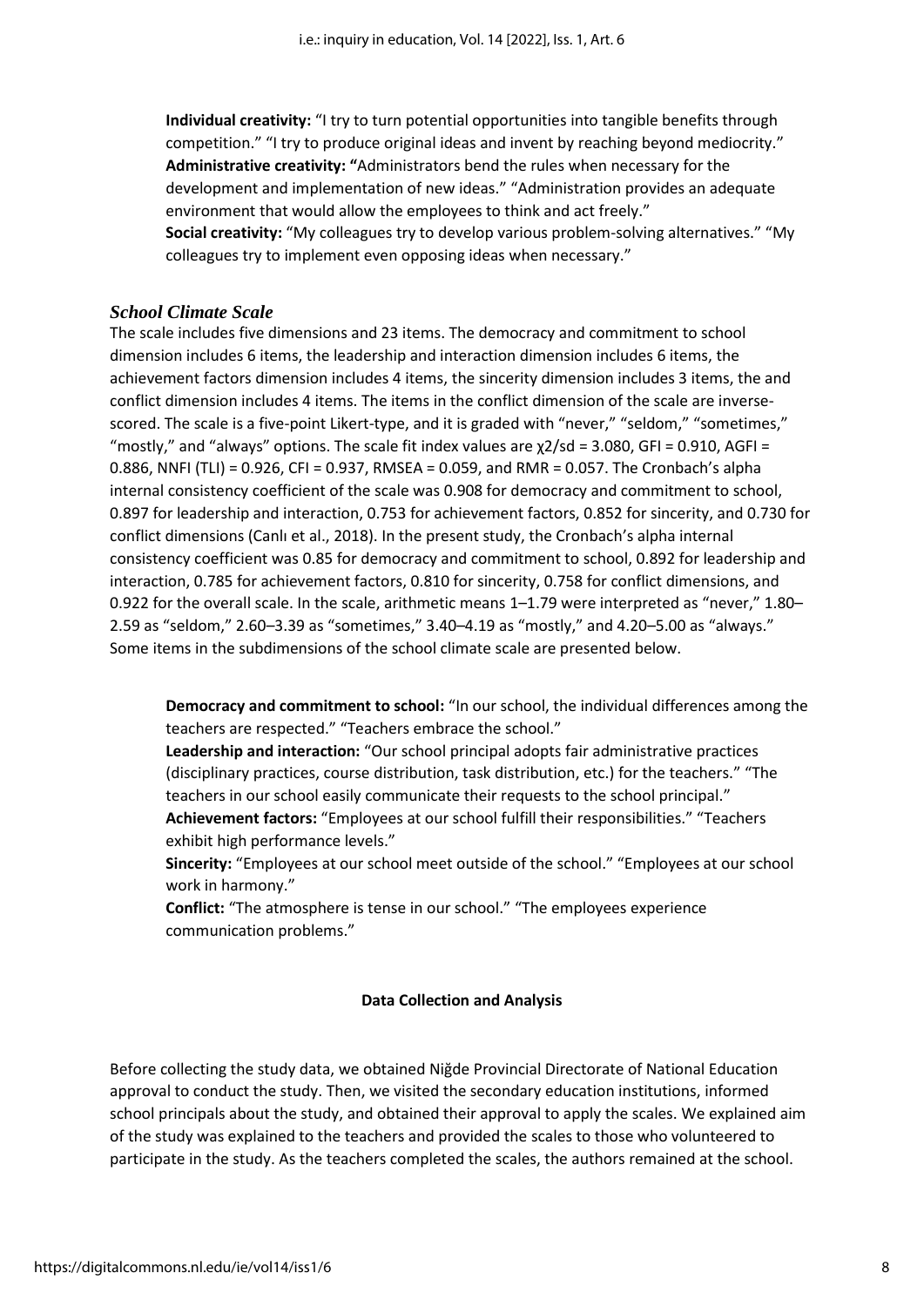Thus, we were able to answer possible participant questions about the scale items to ensure the health of the process. The teachers completed the scales in approximately 15 minutes.

The scales were completed by 298 teachers in the study; 16 of these were not included in the analysis since these teachers did not provide demographic data or left more than 10% of the scale items uncompleted. We analyzed the remaining 282 scales for outliers, determined outliers in 7 forms based on the Mahalanobis distance values, and excluded these from the analysis. We calculated skewness and kurtosis values, and since the skewness was between -1 and +1 and kurtosis was between -1 and +2, the data were distributed normally (Huck, 2008, as cited in Seçer, 2017). Using the SPSS 21 software package, we analyzed the study data with descriptive statistics and hierarchical regression analysis. Descriptive statistics allow the determination of the perception levels of the individuals through the analysis of the average perceptions. In the first subproblem of research, descriptive statistics were employed since the aim was to determine the perception levels of the participants about organizational creativity and organizational climate. The organizational climate scale that we employed in the study included more than one dimension. Thus, the number of independent variables was more than one. Furthermore, the possible effects of demographic variables on organizational creativity and subdimensions should be controlled to clearly determine the impact of organizational climate on organizational creativity and subdimensions. Accordingly, the second subproblem of the research aimed to determine the effects of demographic variables on organizational creativity. The third subproblem aimed to determine the impact of organizational climate on organizational creativity when controlling for the effects of demographic variables on organizational creativity and subdimensions. Hence, to solve the second and third subproblems, we employed a hierarchical regression analysis to investigate the effects of several independent variables on the dependent variable, to determine the effect size of each independent variable when the effects of other variables are controlled, and to analyze the variables in the desired order.

To include categorical variables in hierarchical regression analysis, dummy variables should be created (Field, 2009). Thus, gender (female 1, male 0), professional seniority (1 for 10 years or less, 0 for others; 1 for 11–20 years, 0 for others; reference variable: 21 years or above), school type (vocational 1, Anatolian 0), and branch (vocational 1, other 0) dummy variables were created. To avoid autocorrelation in the data, the Durbin Watson coefficient should be between 1 and 3 (Field, 2009). In the present study, the Durbin Watson coefficient was between 1.950 and 2.182. To avoid multicollinearity in the data, the tolerance should be greater than 0.10 and the VIF should be less than 10 (Pallant, 2017). In the present study, the tolerance was between 0.357 and 0.948. and the VIF was between 1.054 and 2.802. In the regression analysis, the  $R^2$  value of 0.02 was interpreted as small, 0.13 as medium, and 0.26 as large effect size (Cohen, 1988).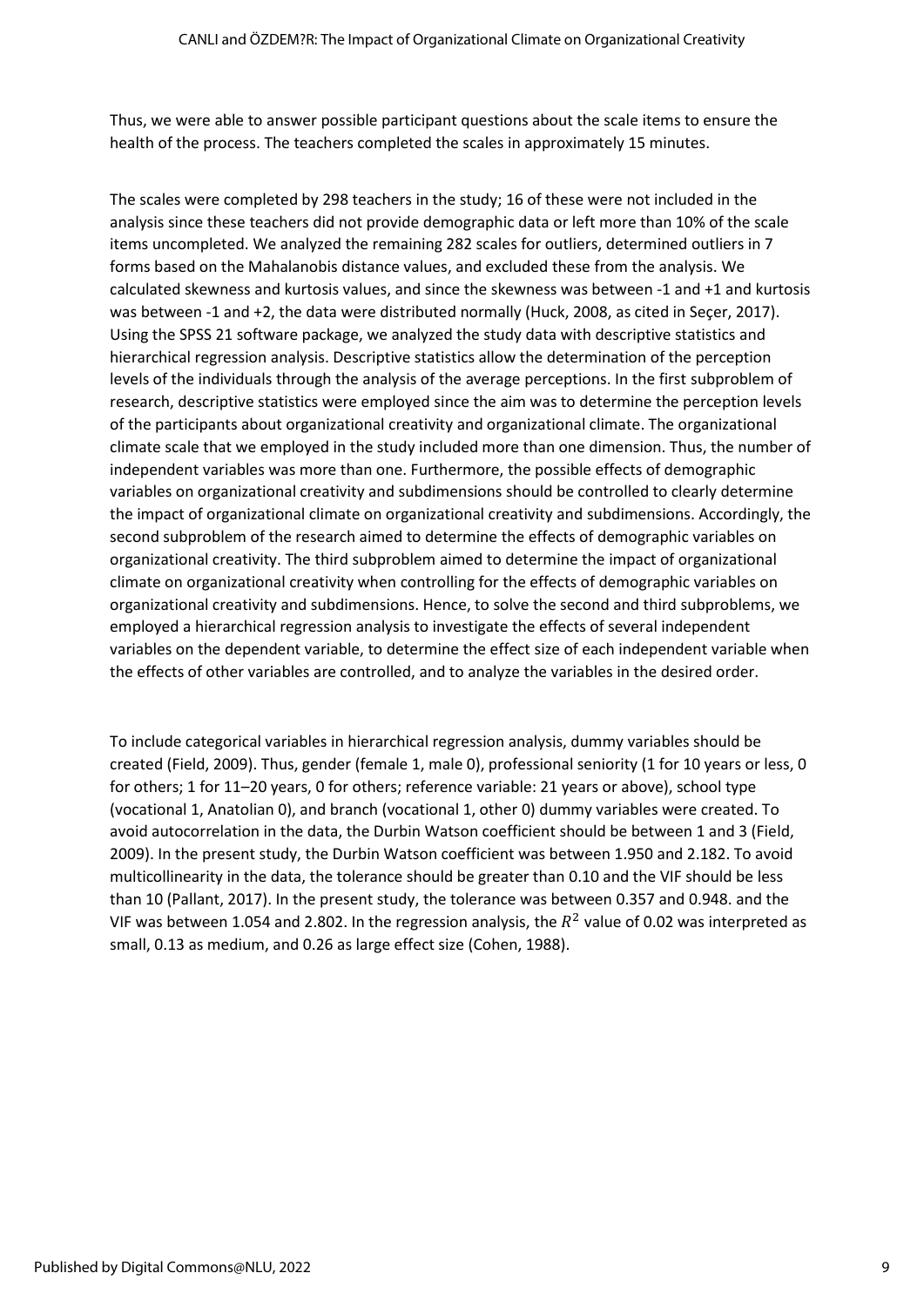#### **Results**

Table 1 shows the results of the participants' perceptions of organizational creativity and organizational climate. As Table 1 shows, the individual creativity ( $\bar{X}$  = 3.79), administrative creativity  $(\bar{X} = 3.44)$ , and organizational creativity ( $\bar{X} = 3.56$ ) perceptions of the teachers were at the "agree" level, while their social creativity ( $\bar{X}$  = 3.33) perceptions were at the "moderately agree" level. This demonstrated that organizational creativity was at an adequate level in these secondary education institutions. However, it also demonstrated that individual and administrative creativity was adequate, while social creativity was only moderate.

#### **Table 1**

Participant Perceptions of Organizational Creativity and Organizational Climate

| Scale/subdimension                 | $\overline{X}$ | Level            |
|------------------------------------|----------------|------------------|
| Individual creativity              | 3.79           | Agree            |
| Administrative creativity          | 3.44           | Agree            |
| Social creativity                  | 3.33           | Moderately agree |
| Organizational creativity          | 3.56           | Agree            |
| Democracy and commitment to school | 3.93           | Mostly           |
| Leadership and interaction         | 3.95           | Mostly           |
| Achievement factors                | 3.75           | Mostly           |
| Sincerity                          | 3.68           | Mostly           |
| Conflict                           | 2.44           | Seldom           |
| Organizational (school) climate    | 3.81           | Mostly           |

Teacher perceptions of democracy and commitment to school ( $\overline{X}$  = 3.93), leadership and interaction  $(\bar{X} = 3.95)$ , achievement factors ( $\bar{X} = 3.75$ ), sincerity ( $\bar{X} = 3.68$ ) and organizational climate ( $\bar{X} = 3.81$ ) were at the "mostly" level, while conflict ( $\overline{X}$  = 2.44) perceptions were at the "seldom" level. This finding demonstrated that the organizational climate was positive in these secondary education institutions.

Table 2 presents the results of the hierarchical regression analysis conducted to investigate the effects of teacher demographics on their perceptions of individual creativity and to determine the effect of teacher perceptions of organizational climate on their perceptions of individual creativity when controlling for the effects of demographic variables. As Table 2 shows, the demographic variables set did not significantly predict individual creativity (p > 0.001). Based on this finding, it could be suggested that the demographic variable set did not affect individual creativity.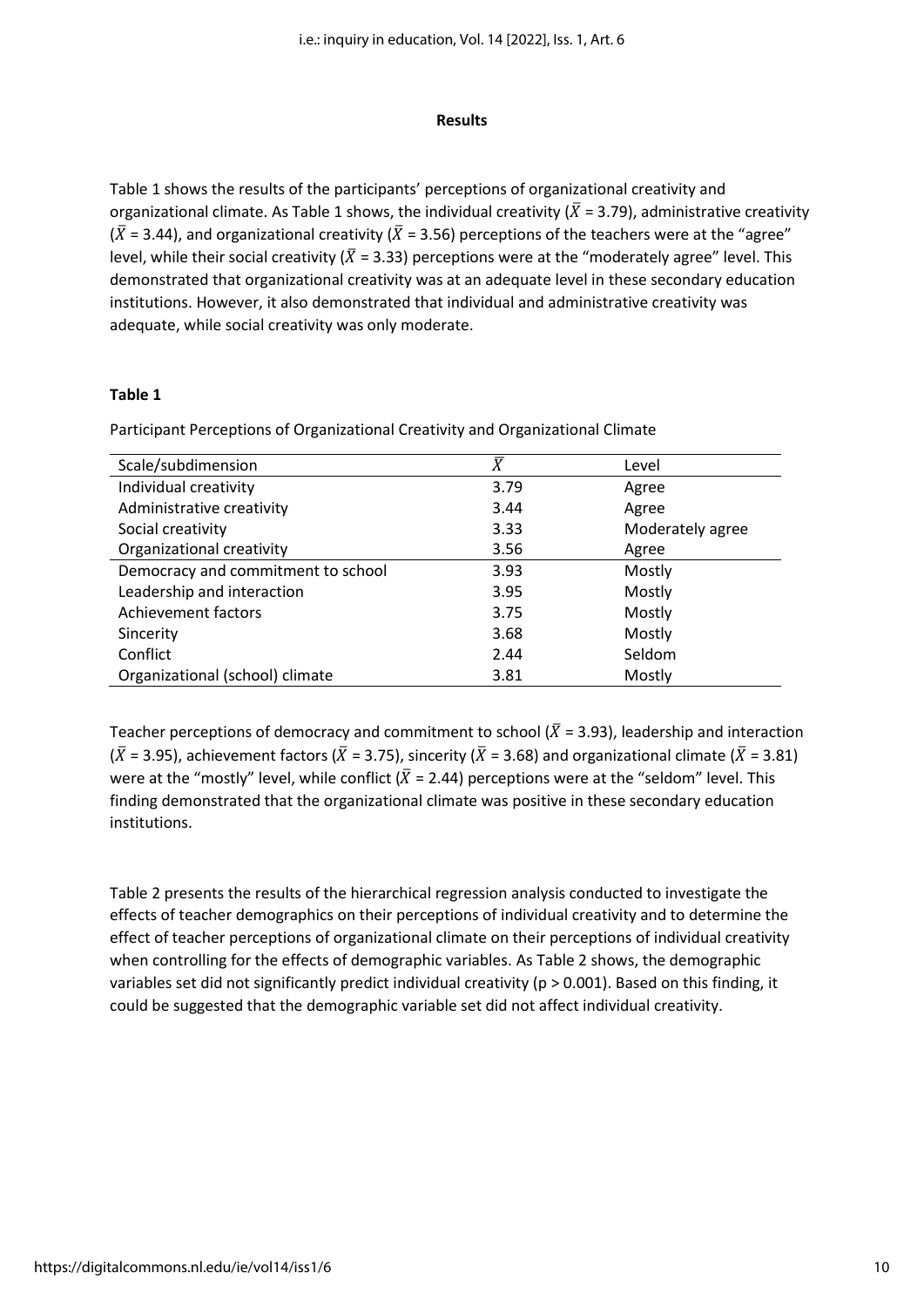# **Table 2**

Hierarchical Regression Analysis Results on the Prediction of Individual Creativity

|                                    | Model 1  |        |           | Model 2  |         |          |
|------------------------------------|----------|--------|-----------|----------|---------|----------|
| Predictor                          | B        | β      |           | B        | β       | t        |
| Gender (female)                    | $-2.568$ | $-141$ | $-2.291*$ | $-2.345$ | $-129$  | $-2.326$ |
| School type (vocational)           | .171     | .009   | .136      | $-.598$  | $-.033$ | $-.520$  |
| Branch (vocational)                | 1.644    | .078   | 1.140     | 2.600    | .123    | 1.996    |
| Seniority (10 years or less)       | .193     | .010   | .135      | $-1.149$ | $-.058$ | $-.880$  |
| Seniority (11-20 years)            | .919     | .049   | .686      | $-296$   | $-.016$ | $-.243$  |
| Democracy and commitment to school |          |        |           | .472     | .212    | $2.357*$ |
| Leadership and interaction         |          |        |           | .149     | .077    | .947     |
| Achievement factors                |          |        |           | .588     | .187    | $2.357*$ |
| Sincerity                          |          |        |           | .393     | .097    | 1.399    |
| Conflict                           |          |        |           | .374     | .139    | $2.298*$ |
| $R^2$                              | .027     |        |           |          | .235    |          |
| $\Delta R^2$                       | .027     |        |           |          | .208    |          |
| р                                  | .186     |        |           |          | .000    |          |

 $*p < 0.05$ 

Only gender significantly predicted individual creativity ( $t = -2.291$ ,  $p < 0.05$ ). Based on this finding, it could be suggested that gender affected individual creativity. When controlling for the possible effects of demographic variables, the organizational climate dimensions explained 20.8% ( $\Delta R^2$  = .208) of the variance in individual creativity. Thus, organizational climate dimensions had a moderate impact on individual creativity. Only democracy and commitment to school (t = 2.357, p < 0.05), achievement factors (t = 2.357,  $p < 0.05$ ), and conflict (t = 2.298,  $p < 0.05$ ) were the significant predictors of individual creativity. Based on this finding, it could be suggested that only democracy and commitment to school, achievement factors, and conflict affected individual creativity. The order of prediction significance was democracy and commitment to school (β = .212), followed by achievement factors ( $β = .187$ ) and conflict ( $β = .139$ ). Based on this finding, the order of the effect size of organizational climate dimensions on individual creativity was democracy and commitment to school, achievement factors, and conflict, respectively. Figure 1 presents the factors that affect individual creativity.

# **Figure 1**

Factors that Affect Individual Creativity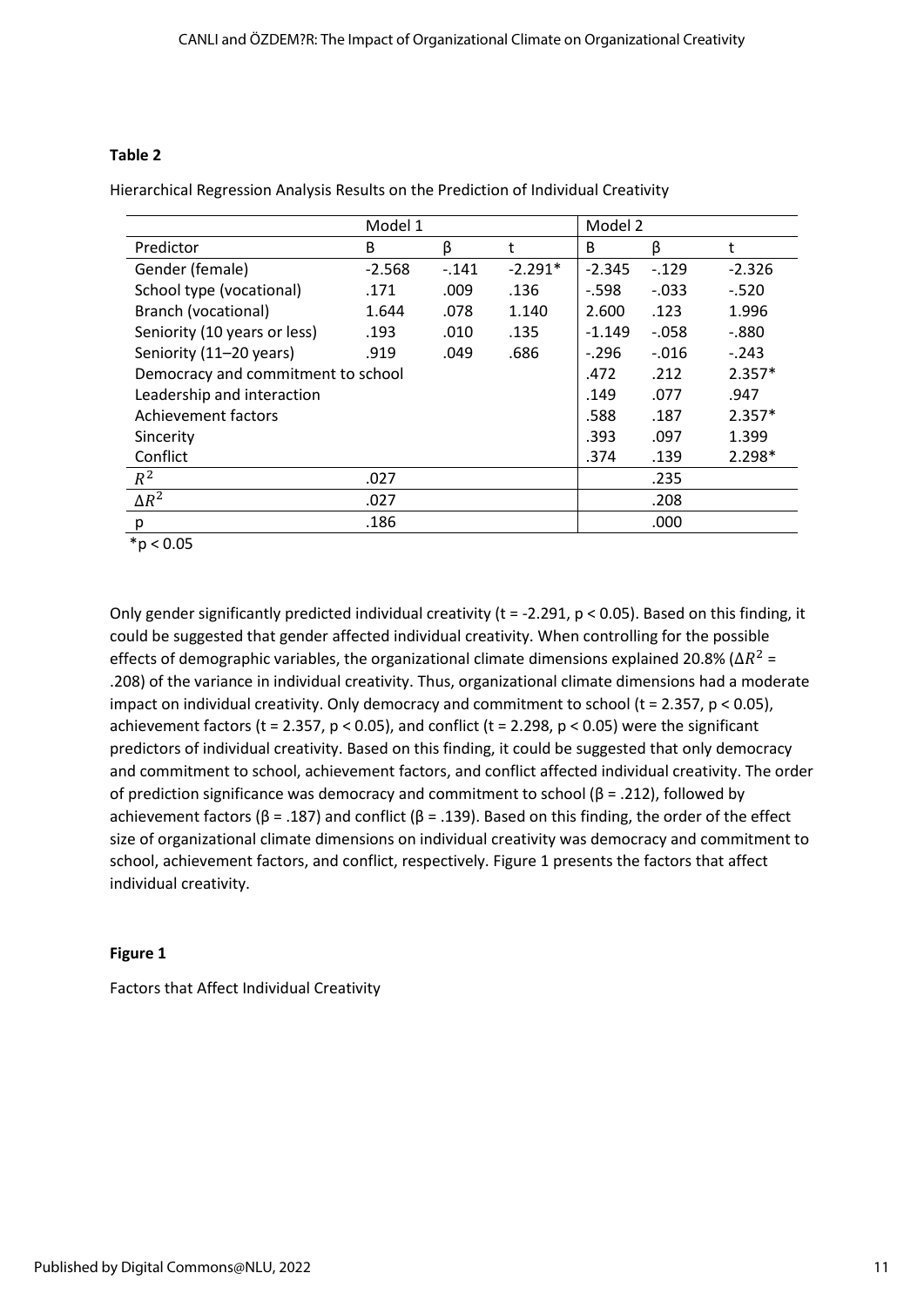

Table 3 presents the results of the hierarchical regression analysis conducted to determine the effects of teacher demographics on their perceptions of administrative creativity and to determine the impact of teacher perceptions of organizational climate on administrative creativity perceptions when controlling for the demographic variables. As Table 3 shows, the demographic variables set did not significantly predict administrative creativity ( $p > 0.001$ ). This finding suggests that the demographic variable set did not affect administrative creativity. When controlling for the possible effects of demographic variables, the organizational climate dimensions explained 46.5% ( $\Delta R^2$  = .465) of the variance in administrative creativity. This demonstrated that organizational climate dimensions had a high impact on administrative creativity.

# **Table 3**

Hierarchical Regression Analysis Results on the Prediction of Administrative Creativity

|                                    | Model 1  |         |         | Model 2  |          |          |
|------------------------------------|----------|---------|---------|----------|----------|----------|
| Predictor                          | B        | β       | t       | B        | β        | t        |
| Gender (female)                    | $-1.043$ | $-.057$ | $-.919$ | $-1.315$ | $-.072$  | $-1.577$ |
| School type (vocational)           | $-.344$  | $-.019$ | $-.270$ | $-2.083$ | $-113$   | $-2.189$ |
| Branch (vocational)                | 2.763    | .130    | 1.892   | 3.846    | .180     | 3.568    |
| Seniority (10 years or less)       | $-594$   | $-.030$ | $-.411$ | $-1.917$ | $-.096$  | $-1.774$ |
| Seniority (11-20 years)            | $-826$   | $-.044$ | $-608$  | $-2.417$ | $-.128$  | $-2.399$ |
| Democracy and commitment to school |          |         |         | $-0.057$ | $-0.025$ | $-.344$  |
| Leadership and interaction         |          |         |         | 1.405    | .722     | 10.812*  |
| Achievement factors                |          |         |         | $-159$   | $-.050$  | $-771$   |
| Sincerity                          |          |         |         | .157     | .039     | .676     |
| Conflict                           |          |         |         | .037     | .014     | .275     |
| $R^2$                              |          | .021    |         |          | .486     |          |
| $\Delta R^2$                       |          | .021    |         |          | .465     |          |
| р                                  |          | .320    |         |          | .000     |          |

 $*p < 0.05$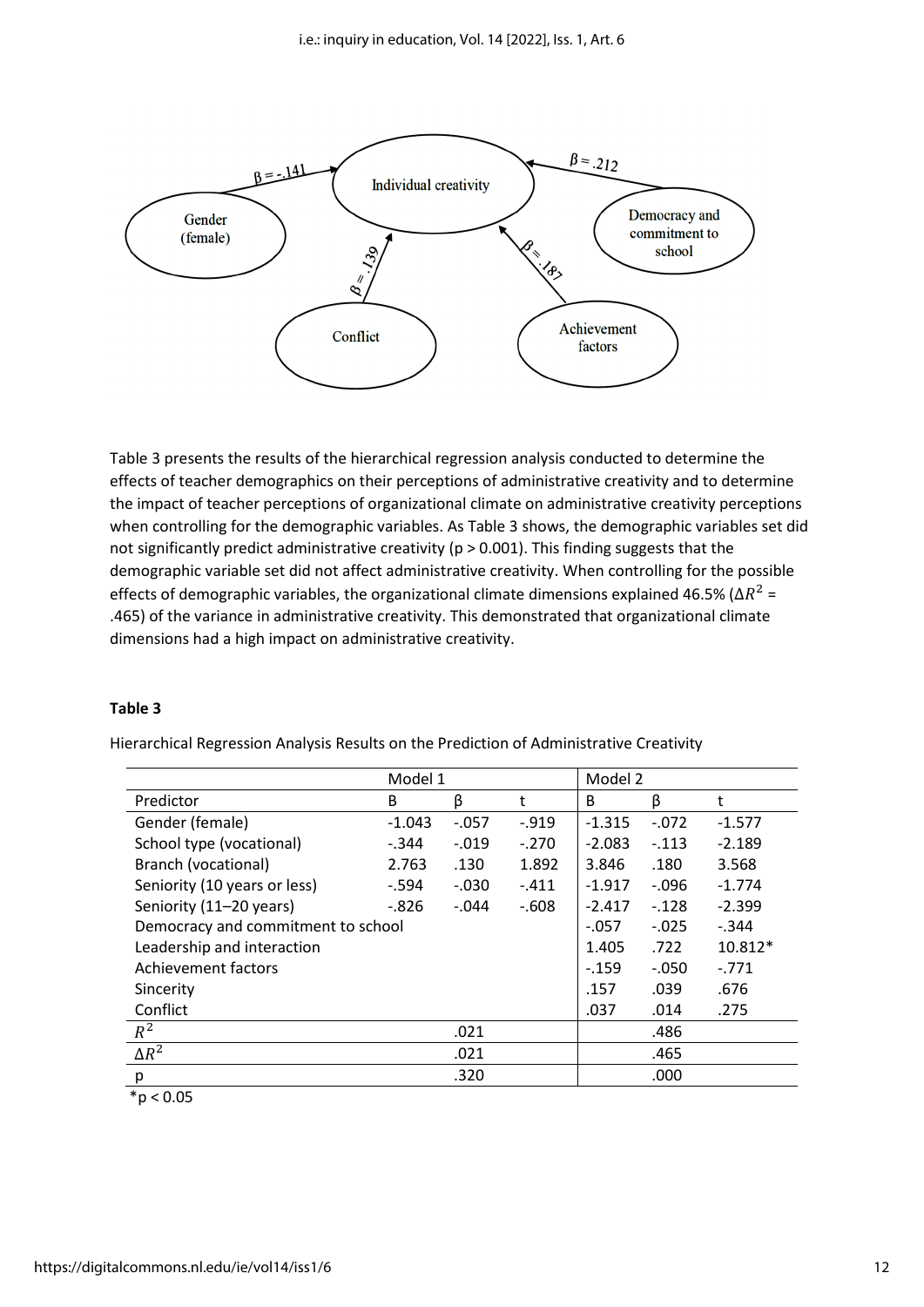Only leadership and interaction (t = 10.812,  $p < 0.05$ ) was a significant predictor of administrative creativity. This finding suggests that leadership and interaction affected administrative creativity. Figure 2 presents factors that affect administrative creativity.

# **Figure 2**

Factors that Affect Administrative Creativity



Table 4 presents the results of the hierarchical regression analysis conducted to determine the effects of teacher demographics on their perceptions of social creativity and to determine the impact of teacher perceptions of organizational climate on their perceptions of social creativity when controlling for demographic variables. As Table 4 shows, the demographic variables set did not significantly predict social creativity (p > 0.001). This finding suggests that the demographic variable set did not affect social creativity. When controlling for the possible effects of demographic variables, the organizational climate dimensions explained 25.7% ( $\Delta R^2$  = .257) of the variance in social creativity. This demonstrated that organizational climate dimensions had a moderate effect on social creativity.

# **Table 4**

Hierarchical Regression Analysis Results on the Prediction of Social Creativity

|                                    | Model 1  |         |          | Model 2  |         |          |
|------------------------------------|----------|---------|----------|----------|---------|----------|
| Predictor                          | B        | β       | t        | B        | β       | t        |
| Gender (female)                    | $-1.460$ | $-.098$ | $-1.578$ | $-1.245$ | $-.084$ | $-1.545$ |
| School type (vocational)           | $-.210$  | $-.014$ | $-.203$  | $-0.924$ | $-.062$ | $-1.004$ |
| Branch (vocational)                | .943     | .054    | .793     | 1.603    | .092    | 1.538    |
| Seniority (10 years or less)       | $-766$   | $-.047$ | -.650    | $-2.026$ | $-125$  | $-1.940$ |
| Seniority (11-20 years)            | $-145$   | $-.009$ | $-131$   | $-1.498$ | $-.098$ | $-1.538$ |
| Democracy and commitment to school |          |         |          | .077     | .042    | .483     |
| Leadership and interaction         |          |         |          | .380     | .241    | $3.026*$ |
| Achievement factors                |          |         |          | .373     | .144    | 1.868    |
| Sincerity                          |          |         |          | .696     | .210    | $3.094*$ |
| Conflict                           |          |         |          | .103     | .047    | .794     |
| $R^2$                              |          | .016    |          |          | .273    |          |
| $\Delta R^2$                       |          | .016    |          |          | .257    |          |
| р                                  |          | .516    |          |          | .000    |          |

 $*p < 0.05$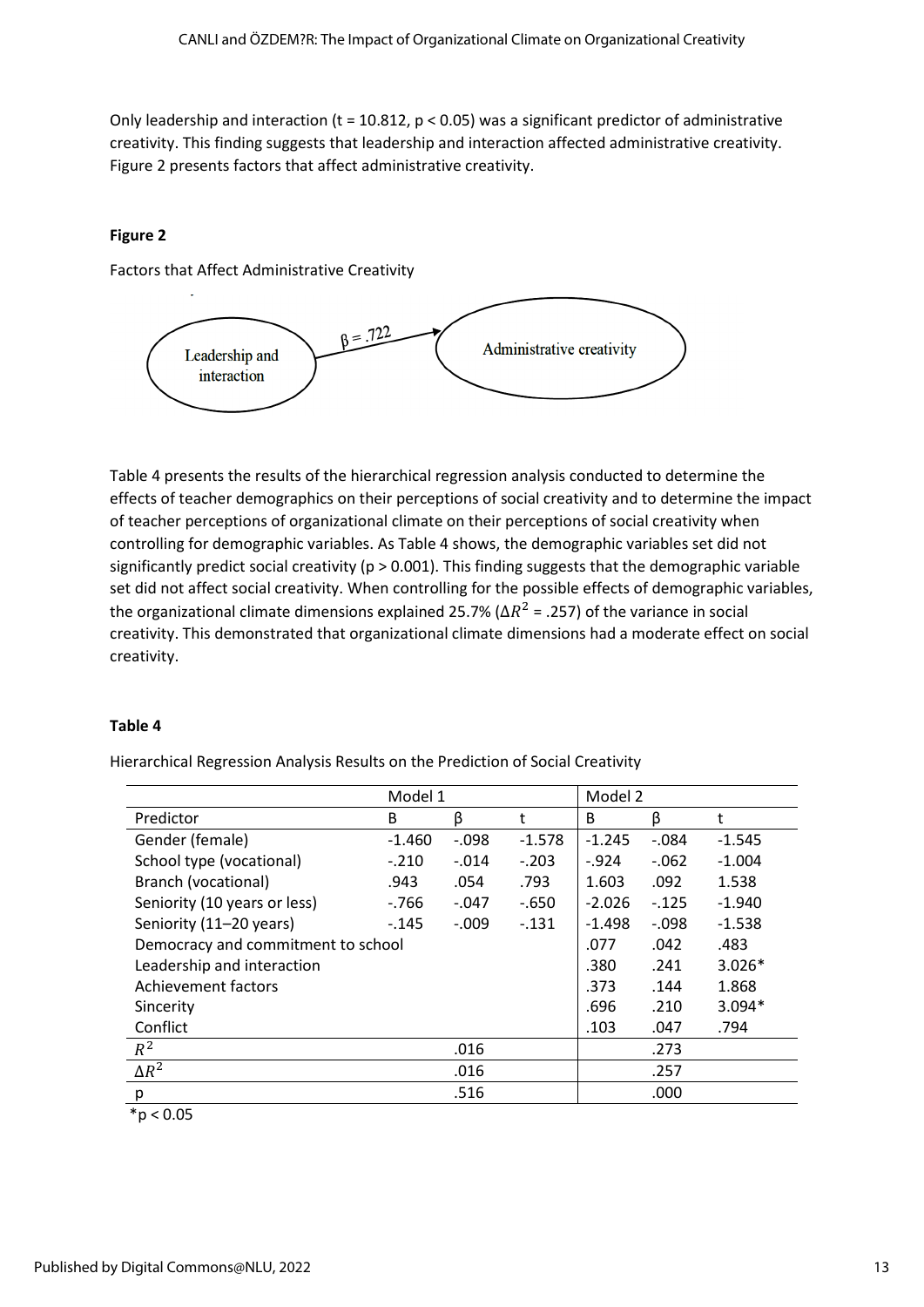Only the leadership and interaction (t = 3.026,  $p < 0.05$ ) and sincerity (t = 3.094,  $p < 0.05$ ) dimensions were significant predictors of social creativity. Based on this finding, leadership and interaction and sincerity affected social creativity. The predictive significance rank is leadership and interaction ( $\beta$  = 0.241) followed by sincerity (β = 0.210). Based on this finding, the order of the effect size of the organizational climate dimensions on social creativity was leadership and interaction and sincerity, respectively. Figure 3 presents the factors that affect social creativity.

# **Figure 3**

Factors that Affect Social Creativity



Table 5 presents the results of the hierarchical regression analysis conducted to determine the effects of teacher demographics on their perceptions of organizational creativity and to determine the impact of teacher perceptions of organizational climate on their perceptions of organizational creativity when controlling for the demographic variables. As Table 5 shows, the demographic variables set did not significantly predict organizational creativity (p > 0.001). Thus, the demographic variable set did not affect organizational creativity. When controlling for the possible effects of demographic variables, the organizational climate dimensions explained 39.7% (Δ $R^2$  = .397) of the variance in organizational creativity. This demonstrated that the organizational climate dimensions had a high impact on organizational creativity.

# **Table 5**

Hierarchical Regression Analysis Results on the Prediction of Organizational Creativity

|                                    | Model 1  |         |          | Model 2  |          |          |
|------------------------------------|----------|---------|----------|----------|----------|----------|
| Predictor                          | B        |         |          | B        |          |          |
| Gender (female)                    | $-5.071$ | $-.121$ | $-1.958$ | $-4.905$ | $-.117$  | $-2.428$ |
| School type (vocational)           | $-0.383$ | $-.009$ | $-0.132$ | $-3.605$ | $-0.085$ | $-1.564$ |
| Branch (vocational)                | 5.350    | .110    | 1.606    | 8.049    | .165     | 3.083    |
| Seniority (10 years or less)       | $-1.166$ | $-.026$ | $-.354$  | $-5.092$ | $-.112$  | $-1.946$ |
| Seniority (11-20 years)            | $-.052$  | $-.001$ | $-.017$  | $-4.211$ | $-.098$  | $-1.726$ |
| Democracy and commitment to school |          |         | .493     | .096     | 1.227    |          |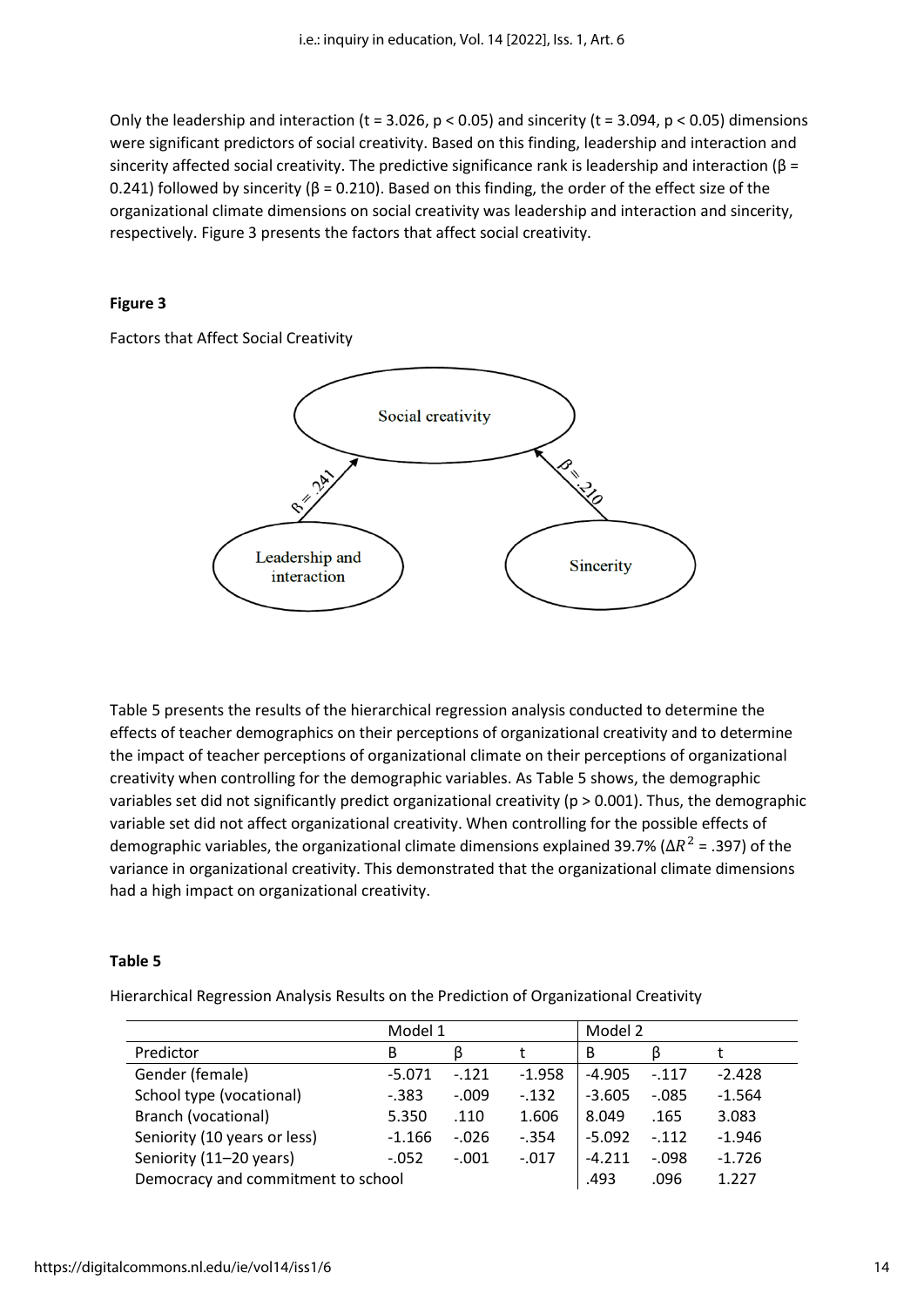|  | CANLI and ÖZDEM?R: The Impact of Organizational Climate on Organizational Creativity |  |
|--|--------------------------------------------------------------------------------------|--|
|  |                                                                                      |  |

| Leadership and interaction |      | 1.934 | .434  | $6.145*$ |
|----------------------------|------|-------|-------|----------|
| <b>Achievement factors</b> |      | .802  | .110  | 1.603    |
| Sincerity                  |      | 1.246 | .134  | $2.212*$ |
| Conflict                   |      | .514  | .083  | 1.577    |
| $R^2$                      | .028 |       | .425  |          |
| $\Delta R^2$               | .028 |       | . 397 |          |
| D                          | .179 |       | .000  |          |
| $*p < 0.05$                |      |       |       |          |

Only the leadership and interaction (t = 6.145,  $p < 0.05$ ) and sincerity (t = 2.212,  $p < 0.05$ ) dimensions were significant predictors of organizational creativity. This finding suggests that leadership and interaction and sincerity affected organizational creativity. The predictive importance rank was leadership and interaction (β = 0.434), followed by sincerity (β = 0.134). Based on this finding, the order of the effect size of the organizational climate dimensions on organizational creativity was leadership and interaction and sincerity, respectively. Figure 4 presents the factors that affect organizational creativity.

# **Figure 4**

Factors that Affect Organizational Creativity

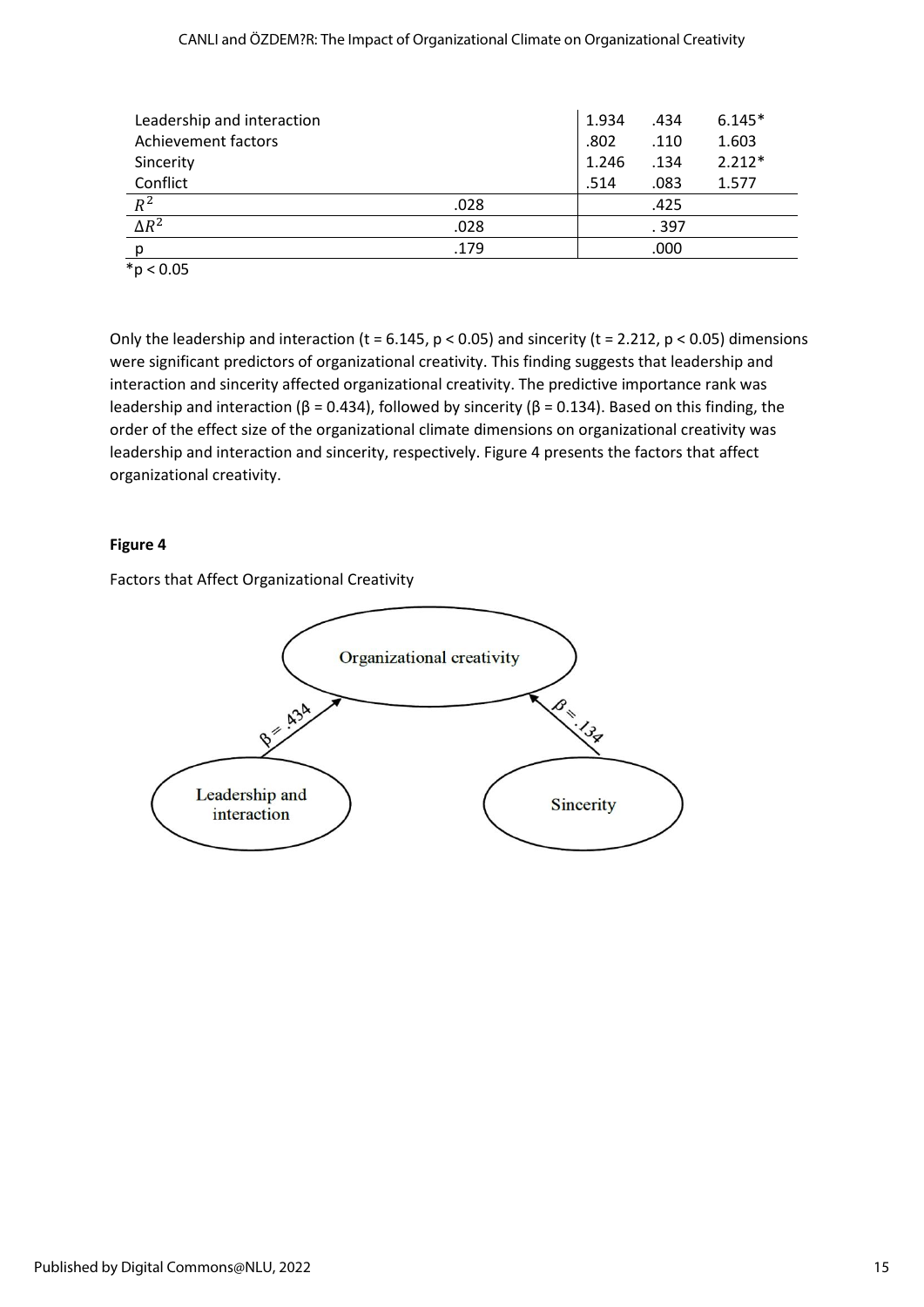#### **Discussion**

The present study determined that the analyzed set of demographic variables did not significantly predict organizational creativity and its subdimensions. Only gender was a significant predictor of individual creativity. For this reason, gender is a significant factor for individual creativity. The perceptions of female teachers about individual creativity were lower compared to male teachers. Similarly, Yurter (2016) reported a significant difference between individual creativity perceptions, Balay (2010) reported a significant difference between organizational creativity perceptions, and Dul et al. (2011) reported a significant difference between creativity performances based on gender, favoring males. Certain studies have found no difference between organizational creativity perceptions based on gender (Balay et al., 2014; Uğurlu & Ceylan, 2014; Yahşi & Özbek, 2016). Due to the discrepancies in study findings, the correlation between gender and creativity could not be determined clearly (Stoltzfus et al., 2011). However, the differences in creativity based on gender have been explained with biological and sociocultural factors. Although gender-based cognitive differences have been addressed based on biological factors, creative achievements were generally discussed within a sociocultural context. The higher creative achievements of males were generally explained with social and cultural factors and socialization. Thus, due to gender-based opportunity inequalities; gender roles, rules, and stereotypes; differences between the methods employed to raise female and male children; and different expectations from different genders, males exhibit higher creative achievements when compared to females (Abraham, 2016). Similarly, Baer and Kaufman (2008) emphasized that due to the inconsistency among creativity test results, these have failed to explain the difference in creative achievements between the genders. They even reported that a higher number of studies have found higher creativity test results for females. According to the authors, the difference between the creative achievements of both genders could be explained with environmental factors. Therefore, the work and upbringing environments offer more opportunities for men to realize their creative potential than for women.

This study investigated the impact of organizational climate on organizational creativity and its subdimensions when controlling for the effects of demographic variables. The results showed that the organizational climate dimensions significantly predicted organizational creativity and its subdimensions. Thus, organizational climate dimensions had significant effects on organizational creativity and its subdimensions. Previous studies have also determined that organizational climate affected creativity in organizations (Adigüzel & Okçu, 2021; Alinejad et al., 2015; Çekmecelioğlu, 2006; Ekvall & Ryhammar, 1999; Hunter et al., 2007; Terry et al., 2018; Yahşi & Özbek, 2016). Furthermore, studies have attempted to determine the organizational climate factors that increase or decrease creativity based on creative organizational climate and organizational climate for creativity (Amabile et al., 1996; Cummings, 1965; Isaksen & Lauer, 2002; Isaksen et al., 2001).

The present study determined that the organizational climate dimensions had the most significant effect on administrative creativity. However, only the leadership and interaction dimension of organizational climate predicted administrative creativity. On the other hand, the leadership and interaction dimension affected not only the administrative creativity but also organizational and social creativity. Previous studies have emphasized the significance of leadership in the emergence and development of creativity in organizations and have determined that different leadership styles had direct or indirect effects on organizational creativity (Derecskei, 2016; Gu et al., 2018; Hussain et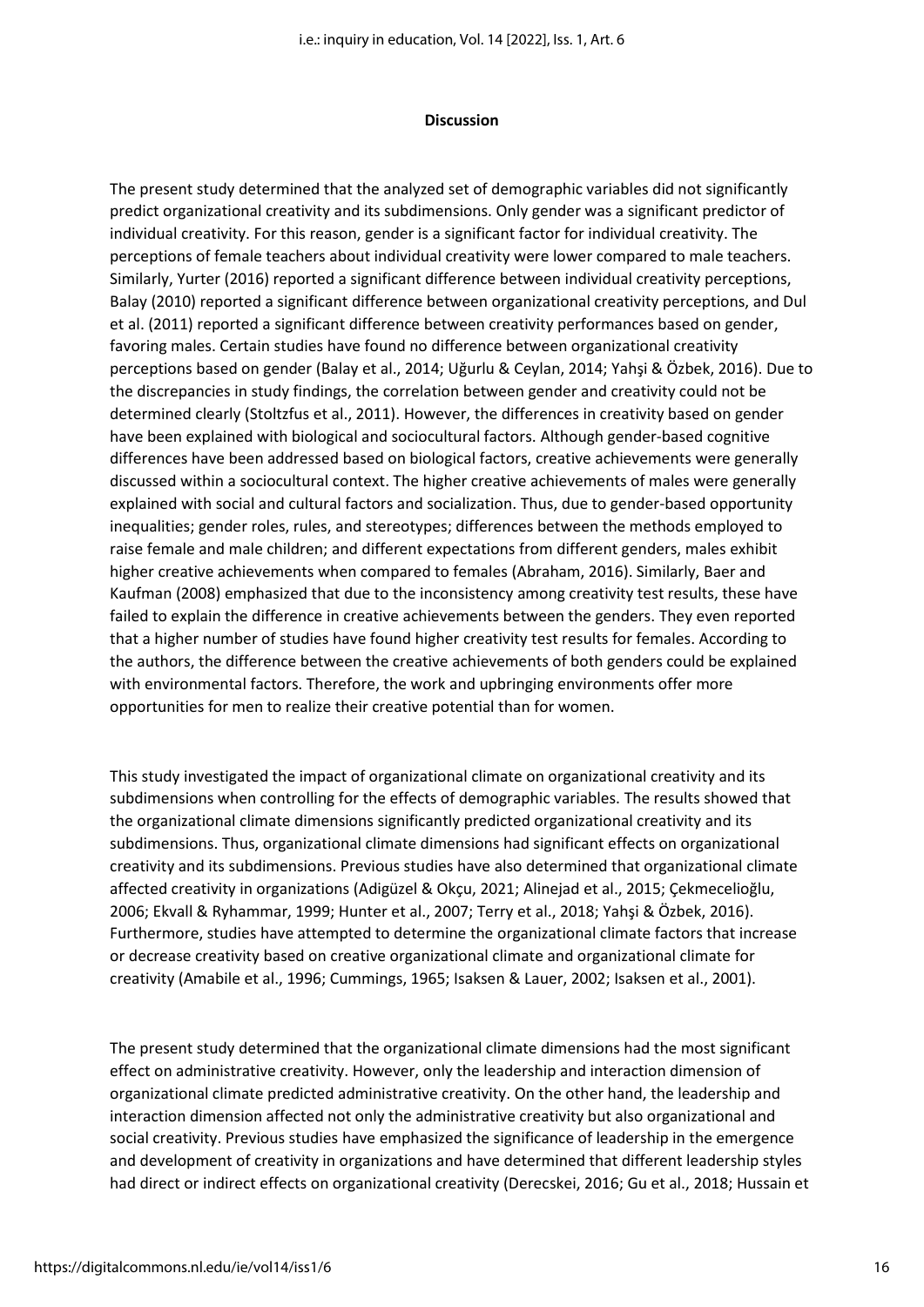al., 2017; Javed et al., 2017; Khalili, 2016; Tung, 2016; Uğurlu & Ceylan, 2014; Yılmaz & Karahan, 2010; Zhou et al., 2018). Leadership behavior could affect creativity positively or negatively. According to Derecskei (2016), democratic leadership encourages creativity, authoritarian leadership hinders creativity, and laissez-faire leadership does not affect creativity. Studies have reported that open communication between managers and subordinates increased creativity, including behavior such as encouragement of new ideas, availability of required resources, paying attention to employee ideas, creating environments that allow open discussion of ideas, including the employees in decision-making, and fair employee evaluation (Amabile et al., 1996; Isaksen & Lauer, 2002; Zubair et al., 2015). However, the social culture should also be accounted for in the impact of leadership on employee creativity (Zhou et al., 2018). For example, a prevailing view in Western culture posits that central leadership could reduce creativity, while in certain Eastern cultures, it is believed that a high direct leadership level could improve creativity (Zhou & Su, 2010).

The findings showed that organizational climate and its dimensions affected individual creativity the least. Although Hunter et al. (2007) reported that organizational climate affected both individual and group creativity, its impact on group creativity was much higher. In the present study, the organizational climate dimensions that respectively affected individual creativity were democracy and commitment to school, achievement factors, and conflict. According to Isaksen and Lauer (2002), groups that include members who are motivated, fulfill their responsibilities, are willing to do their job and contribute to others', discuss their ideas, respect and tolerate differences, support one another, and do not create conflicts were more creative. On the other hand, the present findings, we observed that conflict led to an increase in individual creativity score. The scale items in the conflict dimension manifest the presence of a tense atmosphere that reflects an environment of conflict at school, disciplinary problems, social groups among the employees, and communication problems among the staff members. According to Chen (2006), conflict types are important in the correlation between conflict and creativity. The author investigated the correlations between conflict types and creativity with two different project groups and reported different results for both groups. The study determined that interpersonal conflicts negatively affected creativity in the service-oriented project group, and functional conflicts did not affect creativity. On the other hand, in the technologyoriented group, functional conflicts positively affected creativity, and interpersonal conflicts did not affect creativity. However, there was a significant positive correlation between both conflict types.

The results showed that sincerity affected both organizational creativity and social creativity. Although research has reported that sincere teacher behavior increased teacher creativity (Alinejad et al., 2015), the interactions between the members within and outside of the organization increase organizational creativity (Ekvall & Ryhammar, 1999). However, the study also investigated organizational creativity levels and found that organizational creativity was at an adequate level in secondary education institutions. The high organizational creativity level may indicate that the school conditions were suitable for the development of creativity. Based on different dimensions, the findings showed that individual and administrative creativity levels were adequate, while social creativity level was moderate. This finding demonstrates that teachers perceived that their colleagues exhibited behavior that only moderately supported creativity. However, teachers' perceptions of the individual creativity dimension were high. Similarly, perceptions of individual creativity were higher according to Adigüzel and Okçu (2021), Balay et al. (2014), and Yurter (2016). The fact that the individual creativity perception level was higher than other dimensions could be explained by the tendency of individuals to perceive themselves more positively when compared to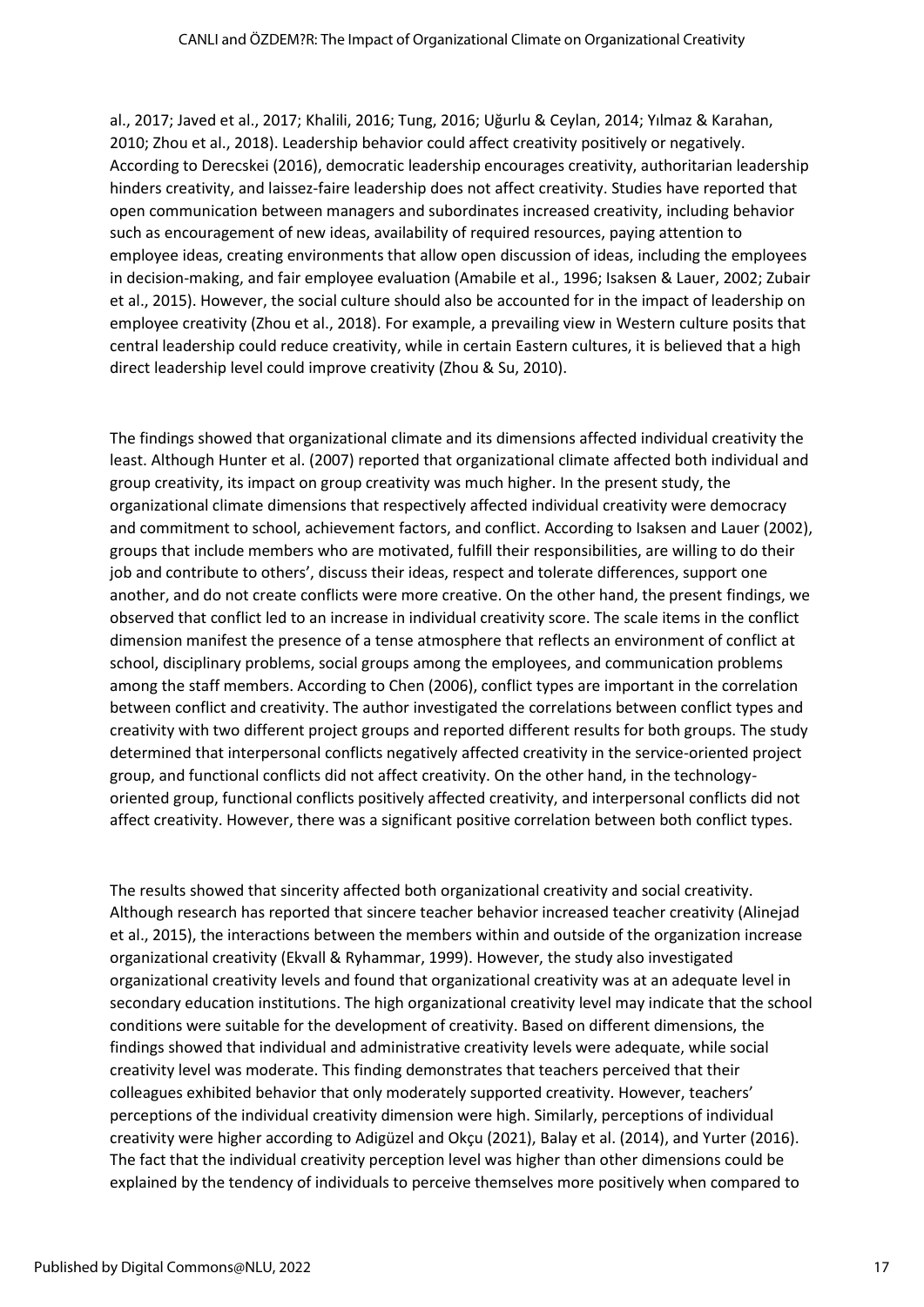others (Balay, 2010). Educational organizations should emphasize their creative and developmental attributes (Topçu, 2019). Creative schools could contribute to training the creative adults of the future. Today, creativity is one of the most important student attributes. The responsibility to develop student creativity lies significantly on teachers. Thus, teachers should exhibit behavior that would develop student creativity (Soh, 2017).

The study also investigated the organizational climate level and determined that there was a positive school climate in secondary education institutions. Based on organizational climate dimensions, the findings showed that the conflict dimension was seldom perceived, while democracy and commitment to school, leadership and interaction, achievement factors, and sincerity were predominantly perceived. Similarly, previous studies (Canlı, 2016; Getmez, 2018; Şentürk, 2018; Tepe & Yılmaz, 2020) reported that school climate was usually positive. A positive climate is desirable in schools for positive outcomes. For example, a positive school climate contributes to the academic achievements of students (Johnson & Stevens, 2006), commitment to school, teacher effectiveness (İhtiyaroğlu & Demirbolat, 2016), and reduced problem behavior among students (Wang et al., 2010).

# **Conclusion and Recommendations**

The present study, conducted with a correlational research model, investigated the impact of organizational climate on organizational creativity based on secondary education teacher perceptions. The present study contributes to the literature by determining the impact of organizational climate on organizational creativity. When demographic variables were controlled, the findings showed that organizational climate affected organizational creativity. Thus, the results suggest that a positive organizational climate helps improve creativity in organizations. However, quantitative study findings should be interpreted based on the utilized scale items. The scale utilized in the present study determines the school climate mostly based on social dimensions. Vejian et al. (2016) reported that these findings should be interpreted by paying attention to social dimensions of organizational creativity in school environments. On the other hand, organizational climate dimensions affected administrative creativity the most and individual creativity the least. This finding suggests that a positive school climate mostly promotes administrative behavior that supports employee creativity. In the present study, the leadership and interaction dimension affected administrative, organizational, and social creativity. Thus, we suggest that when the school principal exhibits leadership attributes and maintains positive interactions with teachers, organizational creativity may improve. School principals should exhibit fair administrative behavior toward teachers, provide the necessary resources, include teachers in school decisions, and create an environment where problems can be discussed openly through open communication channels between the principal and teachers to improve creativity. Furthermore, it is important to interpret the correlation between leadership and employee creativity based on the cultural context. Power distance is low in Western cultures, while it is high in Eastern cultures. Employees in high-power-distance cultures tend to approve the ideas of their superiors. They are afraid of rejection when they propose ideas that contradict the ideas of their superiors and prefer not to express their views. However, in low-powerdistance cultures, this type of fear is experienced less often, and employees feel freer to express their views despite the risk of rejection. Individuals employed in high-power-distance cultures are afraid of mistakes and wait for their superiors to tell them what to do (Erez & Nouri, 2010). This indicates a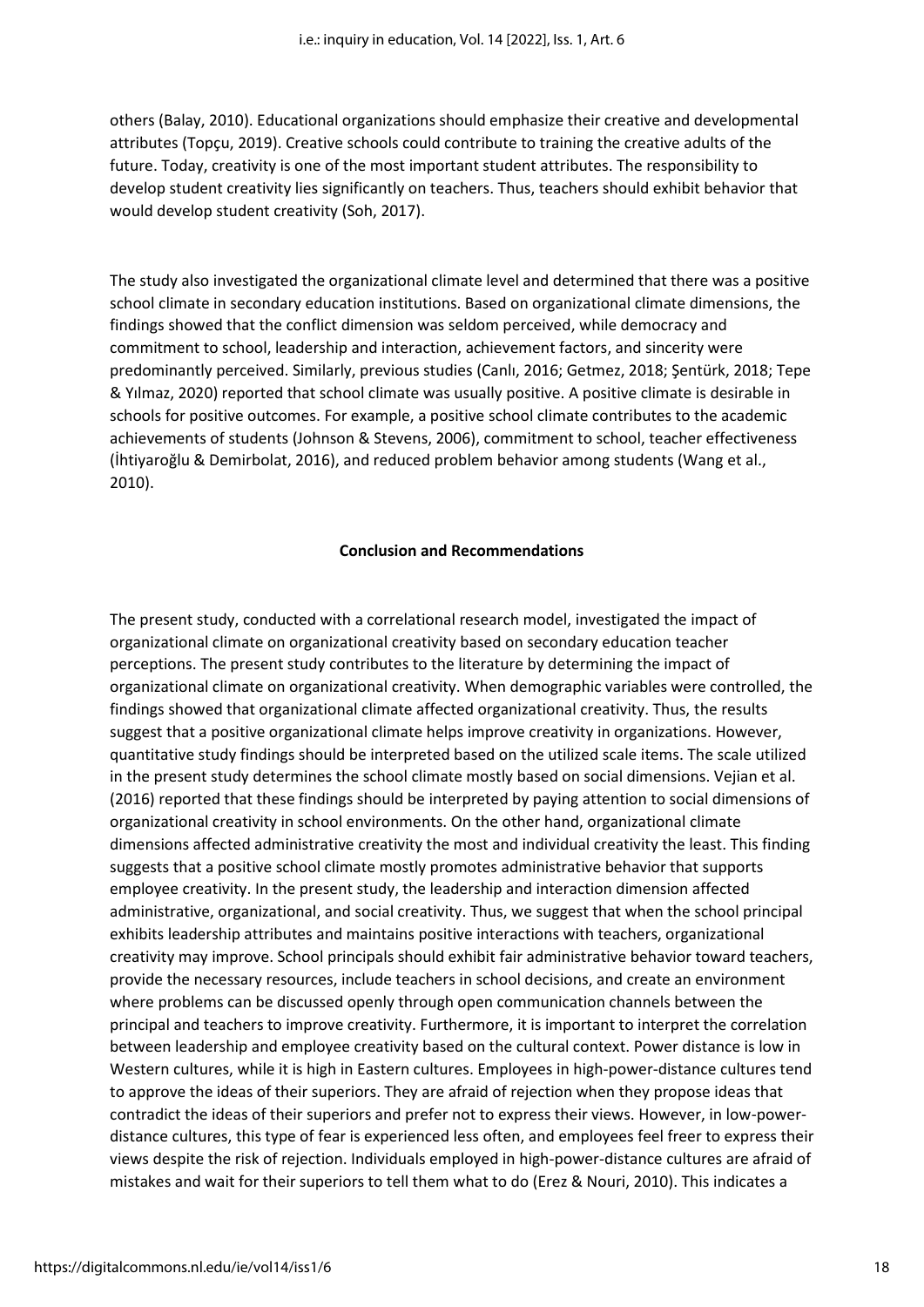desire for a guiding leader to reveal the creativity of individuals who work in high-power-distance cultures. Power distance is high in Turkish culture. Thus, employees expect the administrators to create the necessary conditions to exhibit their creativity. The present study findings that the impact of a positive school climate on administrative creativity was the highest and administrative creativity was only affected by leadership and interaction were consistent with the above-mentioned perspective. Teachers expect school principals to create the necessary conditions for creativity. However, in different cultures, teachers could expect different behavior from school principals to reveal their creativity. Thus, future studies could be conducted to determine the leadership behaviors that will promote teacher creativity in different cultures. This would guide the behavior of school principals who desire to improve teachers' creativity.

The sincerity dimension affected organizational and social creativity. This finding suggests that organizational creativity may increase when there are sincere relations among school employees. The study findings demonstrated that when there were intimate relations among school employees, organizational creativity could increase as well. Thus, schools should ensure that employees can spend time together in and out of the school and employees work in harmony to increase creativity. The dimensions of achievement factors and democracy and commitment to school affected individual creativity. Thus, we suggest that if there is a democratic environment in the school, teachers commit to school activities, or efforts to improve academic achievement increase, individual creativity could increase as well. Thus, we recommend development of a democratic environment at school, respect for individual differences, mutual understanding among the employees, commitment to the school, taking responsibility for school issues, striving to increase student achievements, improvement of teacher performance, fulfilling individual responsibilities, and supporting students as actions that can improve individual creativity among the teachers. In short, good interpersonal relations increase individual creativity in organizations (Ali-Taha et al., 2016).

The present findings revealed that gender affected individual creativity. The individual creativity of female teachers was lower when compared to the male teachers. Although individual creativity was not different based on gender at younger ages, its increase with age indicated that gender difference in creativity would be higher in societies with gender inequality (Miller & Gerard, 1979). Although men and women are equal by law in Turkish society, gender inequality has not been eliminated completely. Turkey ranks 64th out of 188 nations in the "Gender Inequality Index" and 131st out of 144 countries in the "Global Gender Gap Index" (Savaş, 2018). In general, men are more privileged than women in Turkey. There are differences in the upbringing of girls and boys and the opportunities available for them in Turkey (Özaydınlık, 2014). Boys are expected to enjoy much more freedom, autonomy, and self-confidence when compared to girls (Kagitcibasi, 1982). Boys are more independent since they are raised more freely. Parents are more oppressive and protective toward girls. This leads more passive, suspicious, insecure, and dependent personality traits in girls (Aydin & Canel, 2002). The reason behind different parenting methods could be the differences between the values attributed to children based on gender. According to Taylan (2009), boys are more important for parents, especially in rural areas in Turkey. Giving birth to a son could increase the status of the mother in the family. Since parents perceive that the son would take care of them when they are old, they consider boys as a means of economic security. Also, it is believed that boys would ensure the sustenance of the family lineage. Current sociocultural and economic shifts have changed this approach, and parents have begun to perceive girls as psychosocial security. However, a study conducted on Turkish families in 2016 revealed that certain parents still consider that the gender of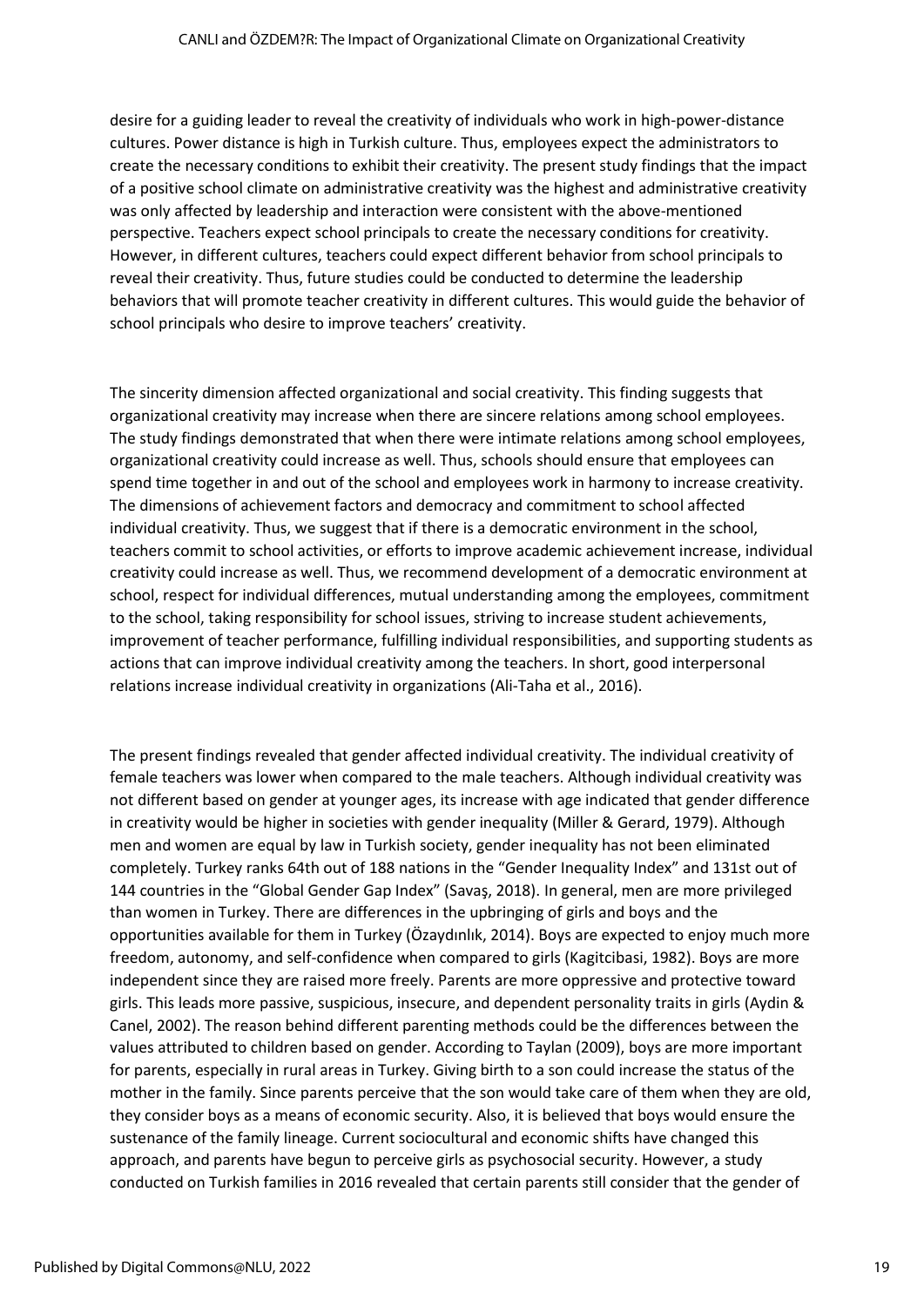the child is important, that a son improves the reputation of the mother, and that a son will preserve the family name (Republic of Turkey Ministry of Family, Labor and Social Services [RTMFLSS], 2019). Moreover, the expectations associated with conventional female roles such as starting a family and raising children could limit the time and energy of girls to express creativity (Stoltzfus et al., 2011). In Turkish society, males are dominant in familial relations. Despite the participation of women in professional life, men are expected to provide for the family in general, while women are expected to take on duties such as housework and childcare. Men do not tend to participate in domestic tasks (Taylan, 2009). To change this approach that promotes gender inequality, gender equality training could be provided the parents and students in schools. Furthermore, raising awareness on gender inequality via the media could contribute to changing social perspectives. However, females are less likely to produce and implement innovative ideas when compared to males (Foss et al., 2013). The conditions that promote gender inequality in professional life could also suppress the creativity of women. To improve the professional creativity of women, more women should prefer professions that require creativity, employment opportunities should be improved for women in jobs that require creativity, and their ideas should be prioritized to reveal their creativity. Additionally, future qualitative research could be conducted to determine the factors that prevent the creative development and expression of female teachers. Further research could be conducted to determine the needs of female teachers to develop and express their creativity. Thus, national policies could be adopted to eliminate the factors that prevent the creative development of female teachers and promote the conditions that improve their creativity.

The present study has certain limitations. One of these limitations was the research methodology. The quantitative study findings should be interpreted based on the utilized scale items. Similar future studies that would be conducted with different scales could contribute by revealing the impact of various organizational climate dimensions on organizational creativity. The scale utilized in the present study included the social dimension of the organizational climate. However, the physical school conditions are also a dimension of the organizational climate. Thus, the effect of organizational climate on organizational creativity could be investigated in the future with a scale that includes the physical school conditions. Furthermore, further qualitative research could provide a detailed perspective on the positive and negative effects of organizational climate on organizational creativity.

The study sample was another limitation. The study was conducted with teachers in secondary education institutions. Future studies that would be conducted with teachers, administrators, students, and parents at different educational levels could reveal more general findings for comparison. In this study, the impact of organizational climate on organizational creativity was investigated with only the variables of gender, seniority, school type, and branch kept constant. Other individual variables could also affect organizational creativity. It is important to investigate the effects of these variables on organizational creativity and its subdimensions to determine the impact of organizational climate on organizational creativity. The present study determined that conflict affected individual creativity. Interpersonal conflicts can be perceived at first glance as a negative development that should be avoided. However, interpersonal conflicts could also lead to development and creativity (Şahin et al., 2009). Perhaps interpersonal conflicts could improve individual creativity since individuals are left alone to find solutions to their problems. Future qualitative studies could investigate the reasons behind the impact of conflict on individual creativity and determine the types of conflict that increase or decrease creativity in organizations. The present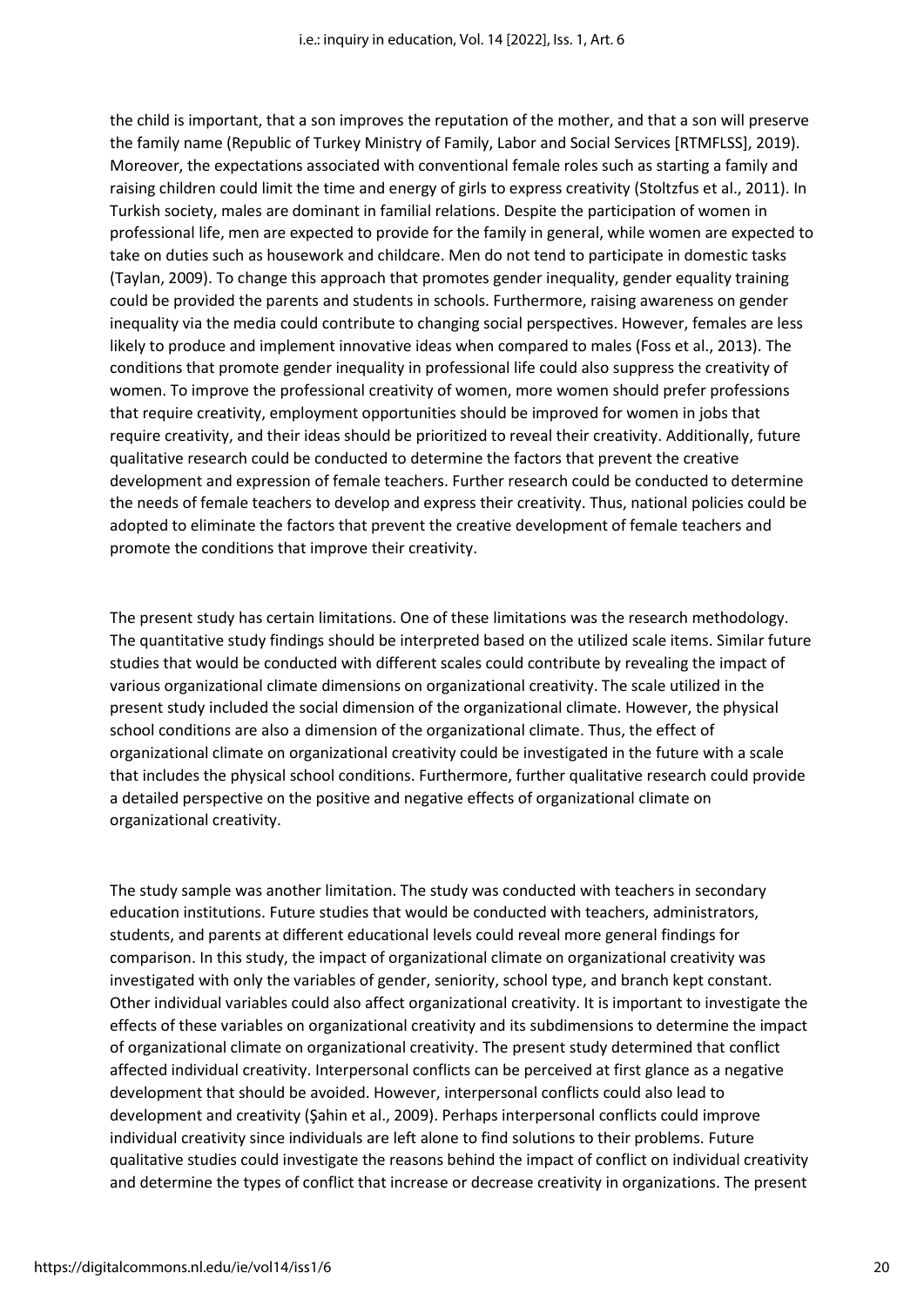study also determined that organizational climate affected administrative creativity the most and individual creativity the least. Future qualitative studies could be conducted to investigate the reasons in detail. Furthermore, although research has emphasized that creativity depends on culture (Shao et al., 2019), there could be intercultural similarities about creativity (Oral et al., 2007). Future similar studies on different cultures would allow the comparison of the findings. Hence, creative differences between cultures and universal facts could be determined about creativity.

**Dr. Suzan Canlı works as an Assistant Professor at Niğde Ömer Halisdemir University in the Faculty of** *Education, Department of Educational Sciences, Division of Educational Administration. Her research interests include leadership, school management, organizational climate, organizational trust, organizational creativity, and mentorship. She can be reached a[t canlisuzan@gmail.com.](mailto:canlisuzan@gmail.com)*

*Dr. Yalçın Özdemir is an associate professor in the Department of Educational Sciences at Niğde Ömer Halisdemir University, Niğde, Turkey. His research interests include social identities and education, the political economy of education, and politics of education. He can be reached at [yalosdemir@gmail.com.](mailto:yalosdemir@gmail.com)*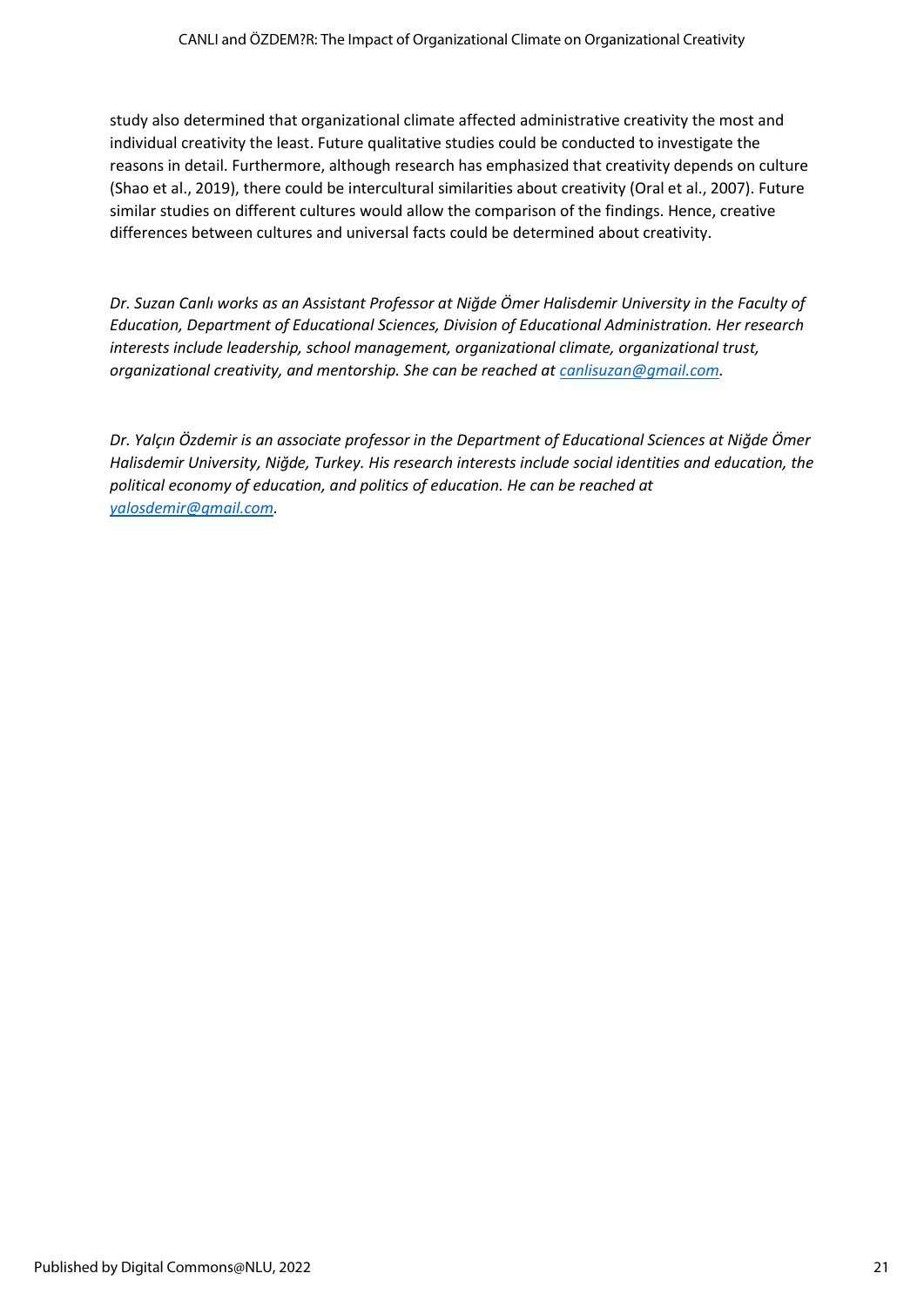#### **References**

- Abraham, A. (2016). Gender and creativity: An overview of psychological and neuroscientific literature. *Brain Imaging and Behavior, 10*(2), 609–618. [https://doi.org/10.1007/s11682-015-](https://doi.org/10.1007/s11682-015-9410-8) [9410-8](https://doi.org/10.1007/s11682-015-9410-8)
- Adigüzel, Z. G., & Okçu, V. (2021). Investigation of the relationship between perceived organizational climate and teachers' levels of organizational creativity and organizational cynicism. *European Journal of Education Studies, 8*(3), 25–41[. https://doi.org/10.46827/ejes.v8i3.3610](https://doi.org/10.46827/ejes.v8i3.3610)
- Alinejad, B., Bahrami, M., Azari, M., Aslani, R., & Amiri, I. (2015). The relationship between organizational climate and the creativity of elementary school teachers Koohdasht City. *Jurnal UMP Social Sciences and Technology Management, 3*(3), 292–299.
- Ali-Taha, V., Sirkova, M., & Ferencova, M. (2016). The impact of organizational culture on creativity and innovation. *Polish Journal of Management Studies, 14*(1), 7–17. <https://doi.org/10.17512/pjms.2016.14.1.01>
- Amabile, T. M., Conti, R., Coon, H., Lazenby, J., & Herron, M. (1996). Assessing the work environment for creativity. *The Academy of Management Journal, 39*(5), 1154–1184.
- Andriopoulos, C. (2001). Determinants of organisational creativity: A literature review. *Management Decision, 39*(10), 834–840.
- Aydın, B., & Canel, A. N. (2002). İlköğretim ikinci kademe seviyesindeki ergenlerin denetim odağı özelliklerinin yaratıcı düşünceye etkisi [Locus of control effect on creative thinking in secondary school children]. *Marmara University Atatürk Education Faculty Journal of Educational Sciences, 15*(15), 71–84.
- Baer, J., & Kaufman, J. C. (2008). Gender differences in creativity. *The Journal of Creative Behavior, 42*(2), 75–105.
- Balay, R. (2010). Öğretim elemanlarının örgütsel yaratıcılık algıları [The organizational creativity perceptions of academic staff]. *Ankara University Faculty of Educational Sciences Journal, 43*(1), 41–78.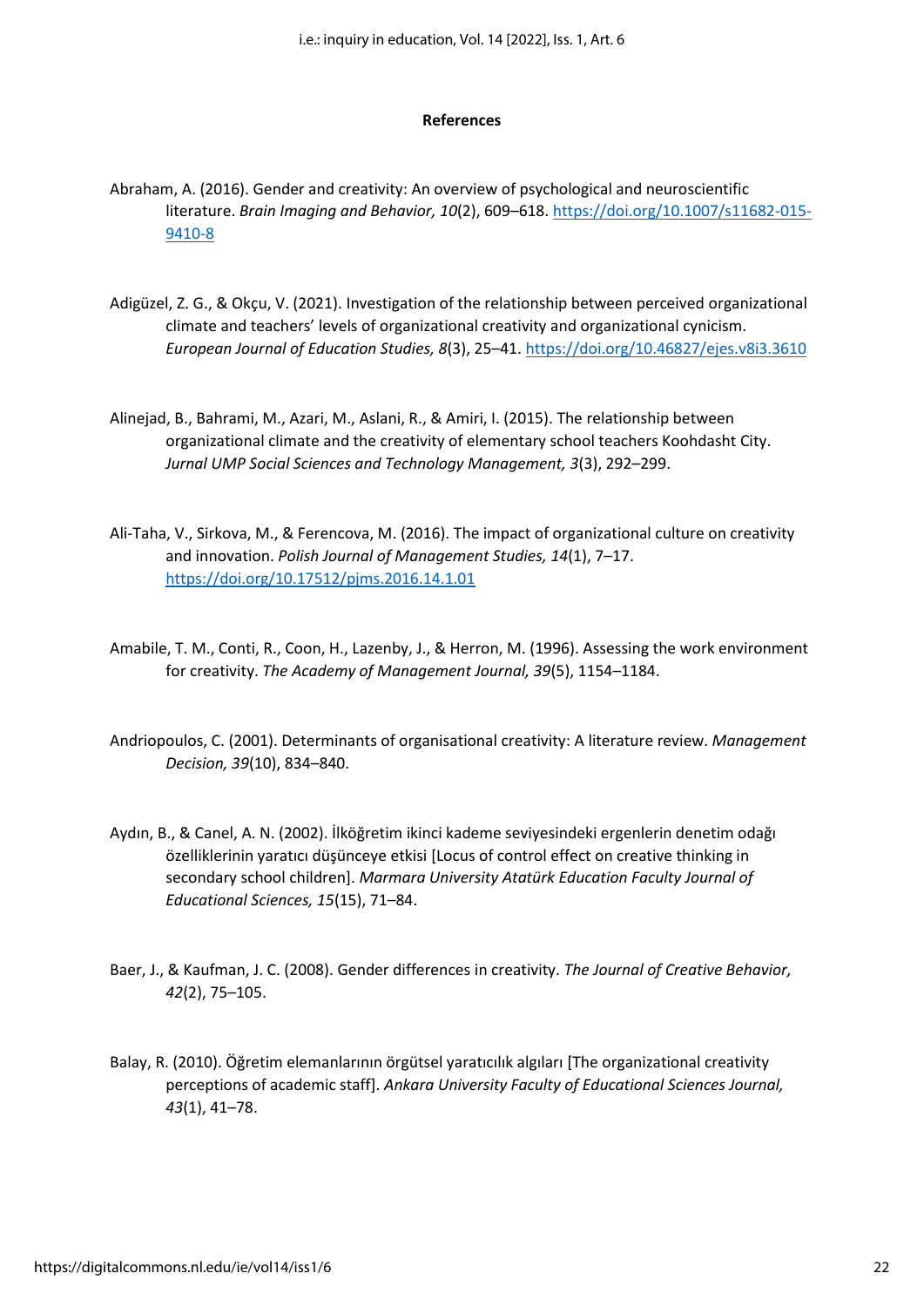- Balay, R., Kaya, A., & Melik, G. (2014). Ortaokul öğretmenlerinin örgütsel yaratıcılık ile yönetsel etkililik algıları arasındaki ilişki [The relationship between perceptions of middle school teachers' organizational creativity and managerial effectiveness]. *Kastamonu University Kastamonu Education Journal, 23*(2), 439–466.
- Besançon, M., & Lubart, T. (2008). Differences in the development of creative competencies in children schooled in diverse learning environments. *Learning and Individual Differences, 18*, 381–389.<https://doi.org/10.1016/j.lindif.2007.11.009>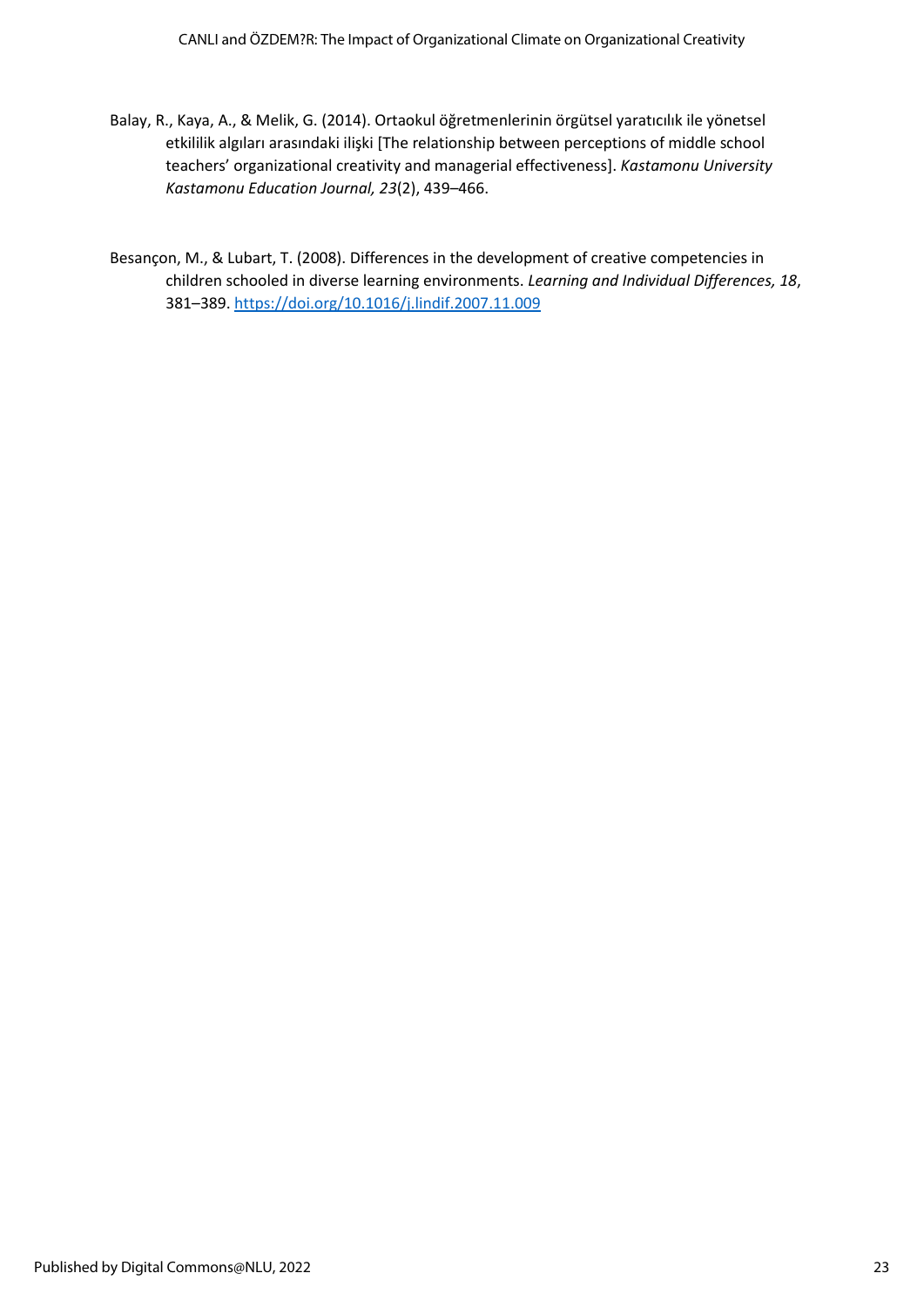- Bohorquez, S. J., Rojas, Y. L., Cruz, H. W., & Silva, M. V . (2020). Organizational climate theoretical model and its relationship with the occupational safety and health management. *Congreso Internacional de Innovación y Tendencias en Ingeniería (CONIITI),* Bogotá, Colombia, 2020 (pp. 1–6). <https://doi.org/10.1109/CONIITI51147.2020.9240462>
- Borghini, S. (2005). Organizational creativity: Breaking equilibrium and order to innovate. *Journal of Knowledge Management, 9*(4), 19–33. <https://doi.org/10.1108/13673270510610305>
- Bourguignon, A. (2006). Preface: Creativity in organizations**.** *International Studies of Management and Organization, 36*(1), 3–7.<https://doi.org/10.2753/IMO0020-8825360100>
- Büte, M. (2011). Algılanan örgüt ikliminin etik olmayan davranışlar üzerindeki etkilerinin belirlenmesine yönelik bir araştırm [A study to determine the effects of perceived organizational climate on unethical behavior]. *Atatürk University Journal of Economic and Administrative Sciences, 25*(2), 103–122.
- Canlı, S. (2016). Okul müdürlerinin öğretmenlere güveninin okul iklimine etkisi [The effects of principals' trust in teachers on school climate]. [Unpublished doctoral dissertation]. Inonu University.
- Canlı, S., Demirtaş, H., & Özer, N. (2018). Okul iklimi ölçeğinin geçerlik ve güvenirlik çalışması [A validity and reliability study for the school climate scale]. *İlköğretim Online, 17*(4), 1797– 1811[. https://doi.org/10.17051/ilkonline.2019.506842](https://doi.org/10.17051/ilkonline.2019.506842)
- Chen, M. H. (2006). Understanding the benefits and detriments of conflict on team creativity process. *Creativity and Innovation Management, 15*(1), 105–116. [https://doi.org/10.1111/j.1467-](https://doi.org/10.1111/j.1467-8691.2006.00373.x) [8691.2006.00373.x](https://doi.org/10.1111/j.1467-8691.2006.00373.x)

Cohen, J. (1988). Statistical power analysis for the behavioral sciences. Lawrence Erlbaum.

Cohen, L., Manion, L., & Morrison, K. (2007). *Research methods in education.* Routledge.

- Cummings, L. (1965). Organizational climates for creativity. *The Academy of Management Journal, 8*(3), 220–227.
- Çekmecelioğlu, H. (2006). Örgüt iklimi, duygusal bağlılık ve yaratıcılık arasındaki ilişkilerin değerlendirilmesi: Bir araştırma [Evaluating the relationships between organizational climate,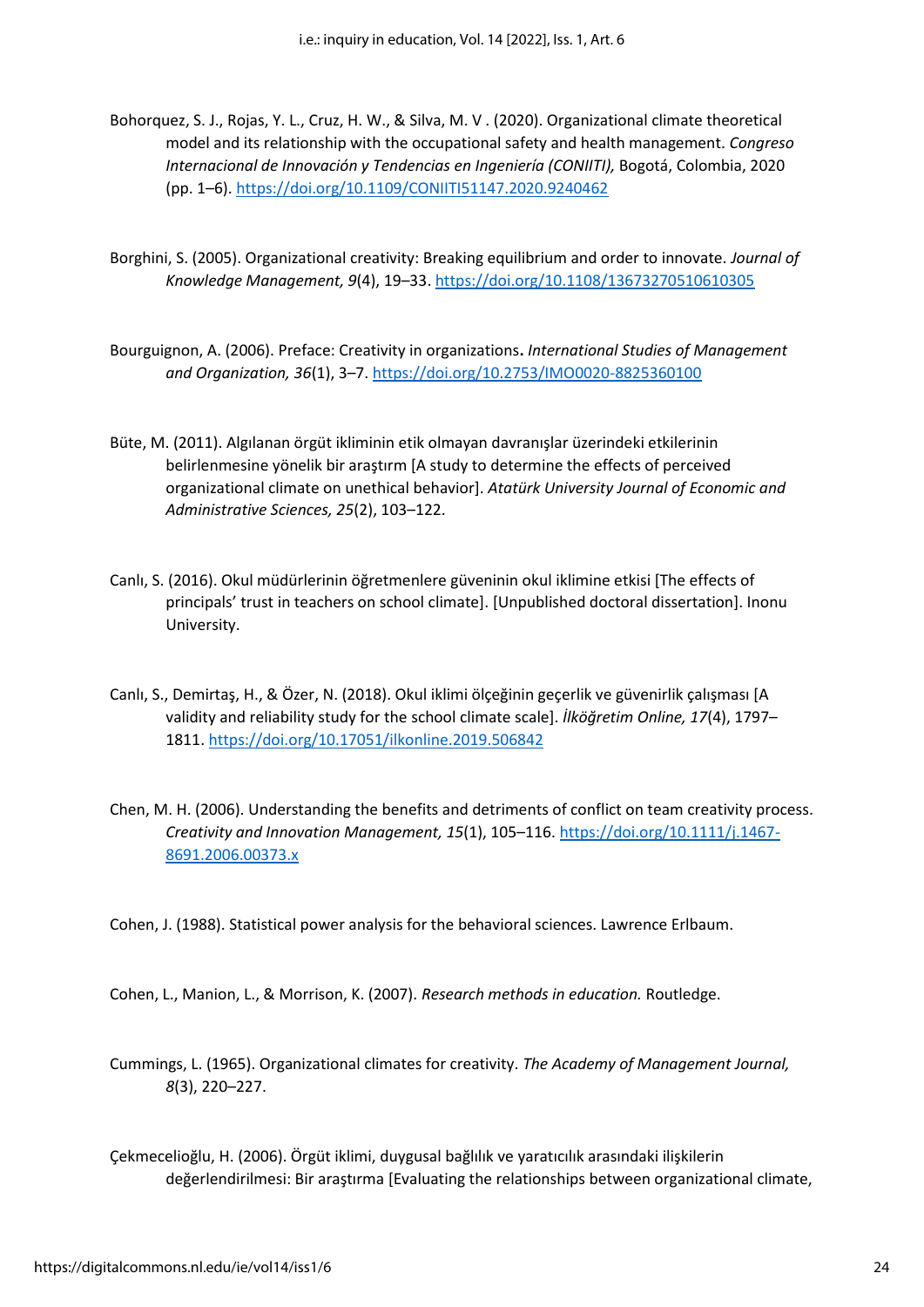emotional commitment and creativity: A study]. *Atatürk University Journal of Economic and Administrative Sciences, 20*(2), 295–310.

- De Bruin, L. R., & Harris, A. (2017). Fostering creative ecologies in Australasian secondary schools. *Australian Journal of Teacher Education, 42*(9), 23–43. <http://dx.doi.org/10.14221/ajte.2017v42n9.2>
- De Cotiis, T. A., & Koys, D. J. (1980). The identification and measurement of the dimensions of organizational climate. *Proceedings of the 40th Annual Meeting of the Academy of Management,* (pp.171–175). Detroit, Michigan.
- Demirez, F., & Tosunoğlu, N. (2017). Örgüt ikliminin işe yabancılaşma üzerine etkisi: Gazi üniversitesi rektörlüğünde bir araştırma [The effect of organizational climate on work alienation: A study for Gazi university rectorate]. *Journal of Business Research-Türk, 9*(2), 69–88. <https://doi.org/10.20491/isarder.2017.262>
- Derecskei, A. (2016). How do leadership styles influence the creativity of employees? *Society and Economy, 38*(1), 103–118[. https://doi.org/10.1556/204.2016.38.1.7](https://doi.org/10.1556/204.2016.38.1.7)
- Dimock, M. (1986). Creativity. *Public Administration Review, 46*(1), 3–7.
- Doğan, H., & Üngüren, E. (2012**).** Örgüt iklimi ve iş tatmini ilişkisi: Hemşirelere yönelik karşılaştırmalı bir analiz çalışması [Relationship between organizational climate and job satisfaction: A comparative study for perceptions of nurses]. *International Journal of Economic and Administrative Studies, 8*, 27–45.
- Drazin, R., Glynn, A. M., & Kazanjian, R. K. (1999). Multilevel theorizing about creativity in organizations: A sense making perspective. *The Academy of Management Review, 24*(2), 286–307. <https://doi.org/10.2307/259083>
- Dul, J., Ceylan, C., & Jaspers, F. (2011). Knowledge workers' creativity and the role of the physical work environment. *Human Resource Management, 50*(6), 715–734. <https://doi.org/10.1002/hrm.20454>
- Ebneroumi, S., & Rishehri, A. P. (2011). Towards a conceptual framework for the characteristics of a creative school. *Procedia-Social and Behavioral Sciences, 15*, 2253–2258. <https://doi.org/10.1016/j.sbspro.2011.04.089>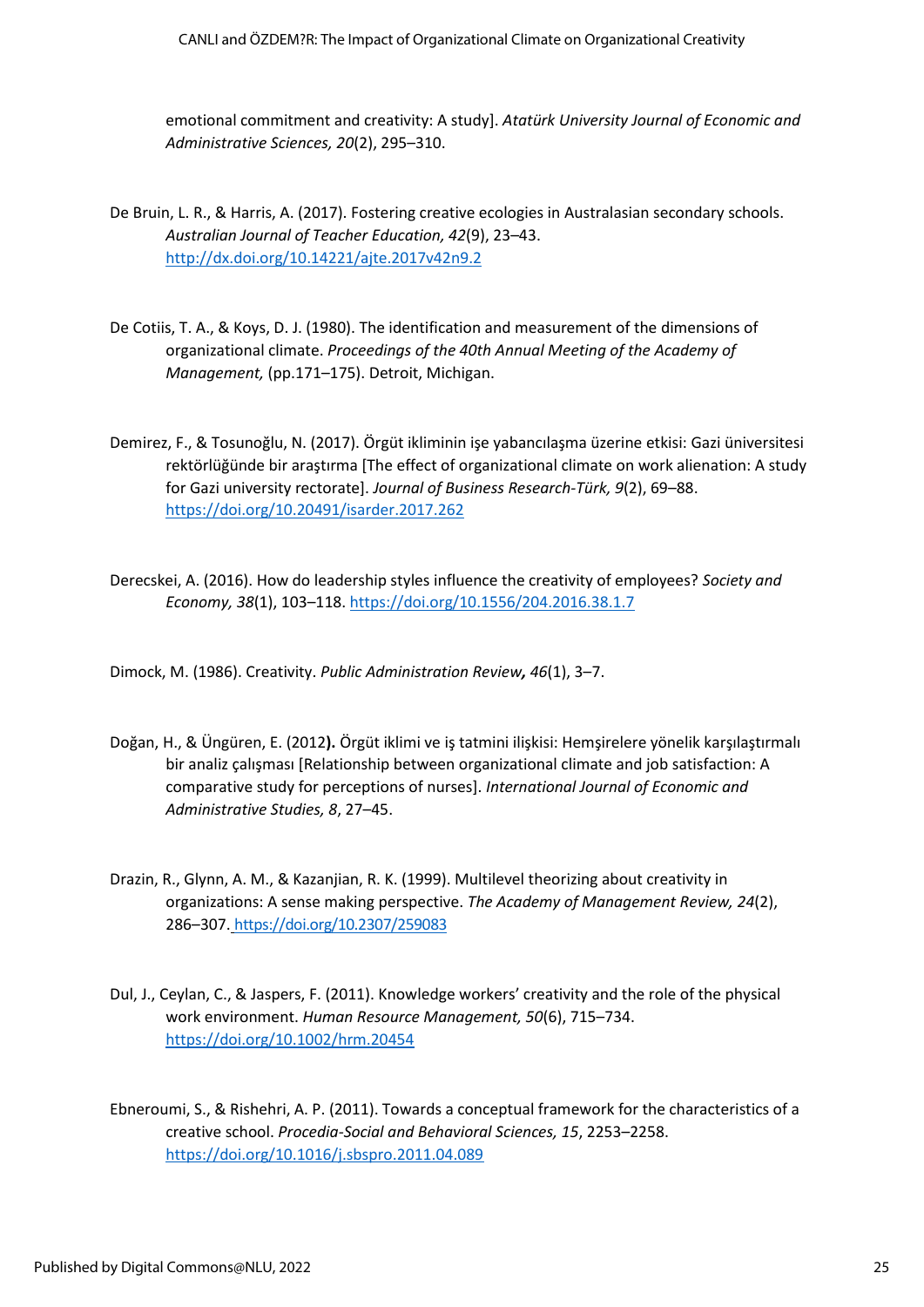- Ekvall, G., & Ryhammar, L. (1999). The creative climate: Its determinants and effects at a Swedish university. *Creativity Research Journal, 12*(4), 303–310. [https://doi.org/10.1207/s15326934crj1204\\_8](https://doi.org/10.1207/s15326934crj1204_8)
- Erez, M., & Nouri, R. (2010). Creativity: The influence of cultural, social, and work contexts. *Management and Organization Review*, *6*(3), 351–370. [https://doi.org/10.1111/j.1740-](https://doi.org/10.1111/j.1740-8784.2010.00191.x) [8784.2010.00191.x](https://doi.org/10.1111/j.1740-8784.2010.00191.x)
- Esch, E. V., Wei, L., & Chiang, F. F. T. (2018). High-performance human resource practices and firm performance: the mediating role of employees' competencies and the moderating role of climate for creativity. *The International Journal of Human Resource Management, 29*(10), 1683–1708.<https://doi.org/10.1080/09585192.2016.1206031>
- Fidan, M. (2018). Okullarda örgütsel yaratıcılık ve yönetsel inovasyona ilişkin öğretmen görüşlerinin incelenmesi [Exploring the teacher's view related to relationship in organizational creativity and managerial innovation in schools]. [Unpublished doctoral dissertation]. Hacettepe University.
- Fidan, T., & Oztürk, İ. (2015). The relationship of the creativity of public and private school teachers to their intrinsic motivation and the school climate for innovation. *Procedia—Social and Behavioral Sciences, 195*, 905–914. <https://doi.org/10.1016/j.sbspro.2015.06.370>
- Field, A. (2009). Discovering statistics using SPSS. Sage.
- Finlayson, D. (1975). Organizational climate: A concept in need of attention in educational research and practice. *Research Intelligence, 1*(1), 22–36. <https://doi.org/10.1080/0141192750010104>
- Forehand, G. A., & Von Haller Gilmer, B. (1964). Environmental variation in studies of organizational behavior. *Psychological Bulletin, 62*(6), 361–382.
- Foss, L., Woll, K., & Moilanen, M. (2013). Creativity and implementations of new ideas: Do organisational structure, work environment and gender matter? *International Journal of Gender and Entrepreneurship*, *5*(3), 298–322[. https://doi.org/10.1108/IJGE-09-2012-0049](https://doi.org/10.1108/IJGE-09-2012-0049)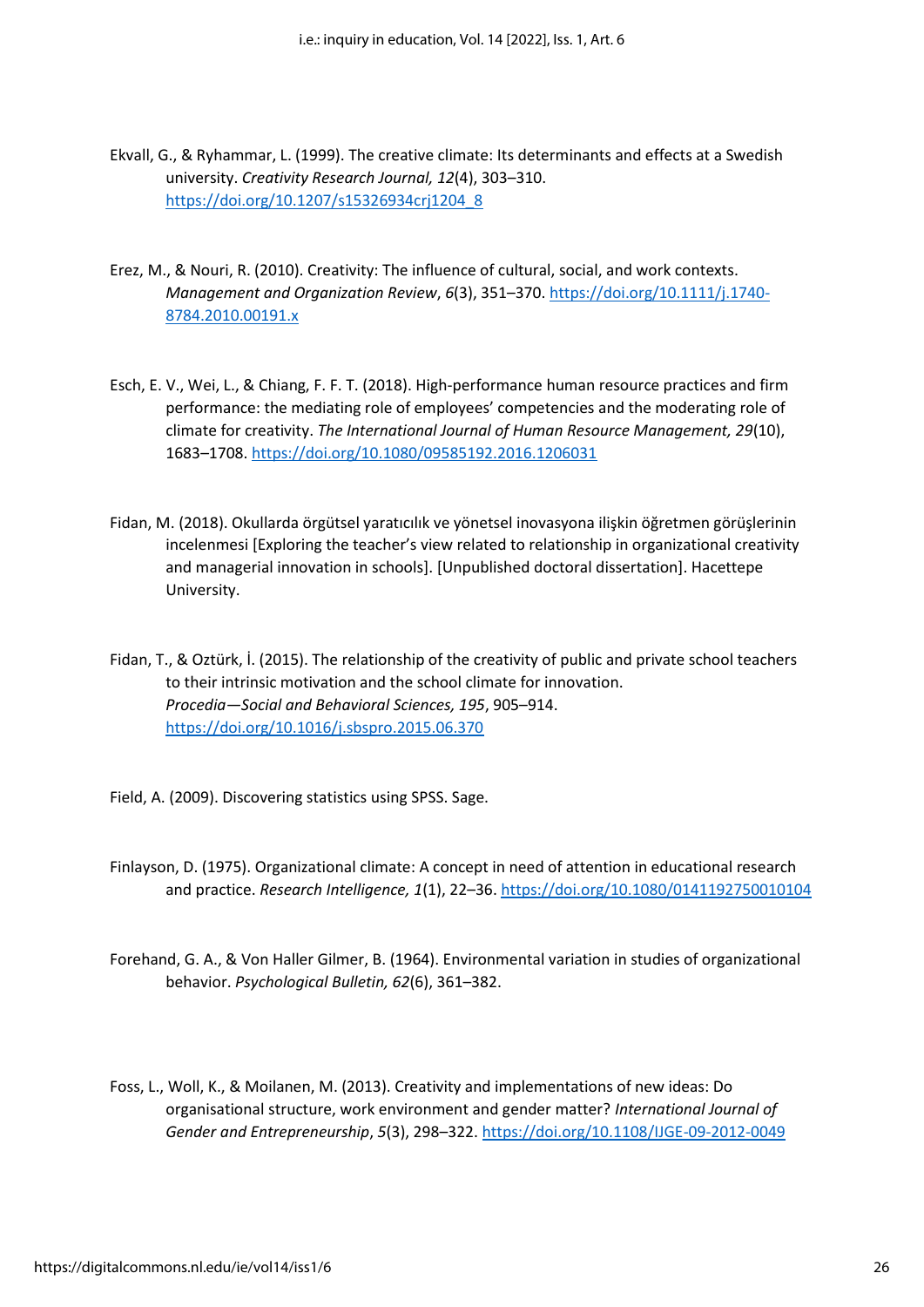- Gao, Q., Chen, P., Zhou, Z., & Jiang, J. (2019). The impact of school climate on trait creativity in primary school students: the mediating role of achievement motivation and proactive personality. *Asia Pacific Journal of Education, 40*(3), 330–343. <https://doi.org/10.1080/02188791.2019.1707644>
- Gay, L. R., Mills, G. E., & Airasian, P. W. (2012). Educational research: Competencies for analysis and applications. Pearson.
- Getmez, D. (2018). Okul müdürlerinin iletişim becerileri ile okul iklimi arasındaki ilişkinin incelenmesi [Survey on relation between school principals' interaction competence and school atmosphere]. [Unpublished master's thesis]. Istanbul Sabahattin Zaim University.
- Gloor, P. A., Oster, D., Raz, O., Pentland A., & Schoder, D. (2010). The virtual mirror. *International Studies of Management and Organization, 40(*2), 74–94. [https://doi.org/10.2753/IMO0020-](https://doi.org/10.2753/IMO0020-8825400204) [8825400204](https://doi.org/10.2753/IMO0020-8825400204)
- Gök, S. (2009). Örgüt ikliminin çalışanların motivasyonuna etkisi üzerine bir araştırma [A study on the influence of organizational climate on motivation of employees]. *International Journal of Human Sciences, 6*(2), 587–605.
- Gu, J., Chen, Z., Huang, Q., Liu, H., & Huang, S. (2018). A multilevel analysis of the relationship between shared leadership and creativity in inter‐organizational teams. *The Journal of Creative Behavior, 52*(2), 109–126[. https://doi.org/10.1002/jocb.135](https://doi.org/10.1002/jocb.135)
- Harris, A., & De Bruin, L. (2018). An international study of creative pedagogies in practice in secondary schools: Toward a creative ecology. *Journal of Curriculum and Pedagogy, 15*(2), 215–235.<https://doi.org/10.1080/15505170.2018.1457999>
- Hellriegel, D., & Slocum, J. W. (1974). Organizational climate: Measures, research and contingencies. *The Academy of Management Journal, 17*(2), 255–280. <https://doi.org/10.5465/254979>
- Hunter, S. T., Bedell, K. E., & Mumford, M. D. (2007). Climate for creativity: A quantitative review. *Creativity Research Journal, 19*(1), 69–90. <https://doi.org/10.1080/10400410709336883>
- Hussain, S. T., Abbas, J., Lei, S., Haider, M. J., & Akram, T. (2017). Transactional leadership and organizational creativity: Examining the mediating role of knowledge sharing behavior. *Cogent Business and Management, 4*(1), 1–11. <https://doi.org/10.1080/23311975.2017.1361663>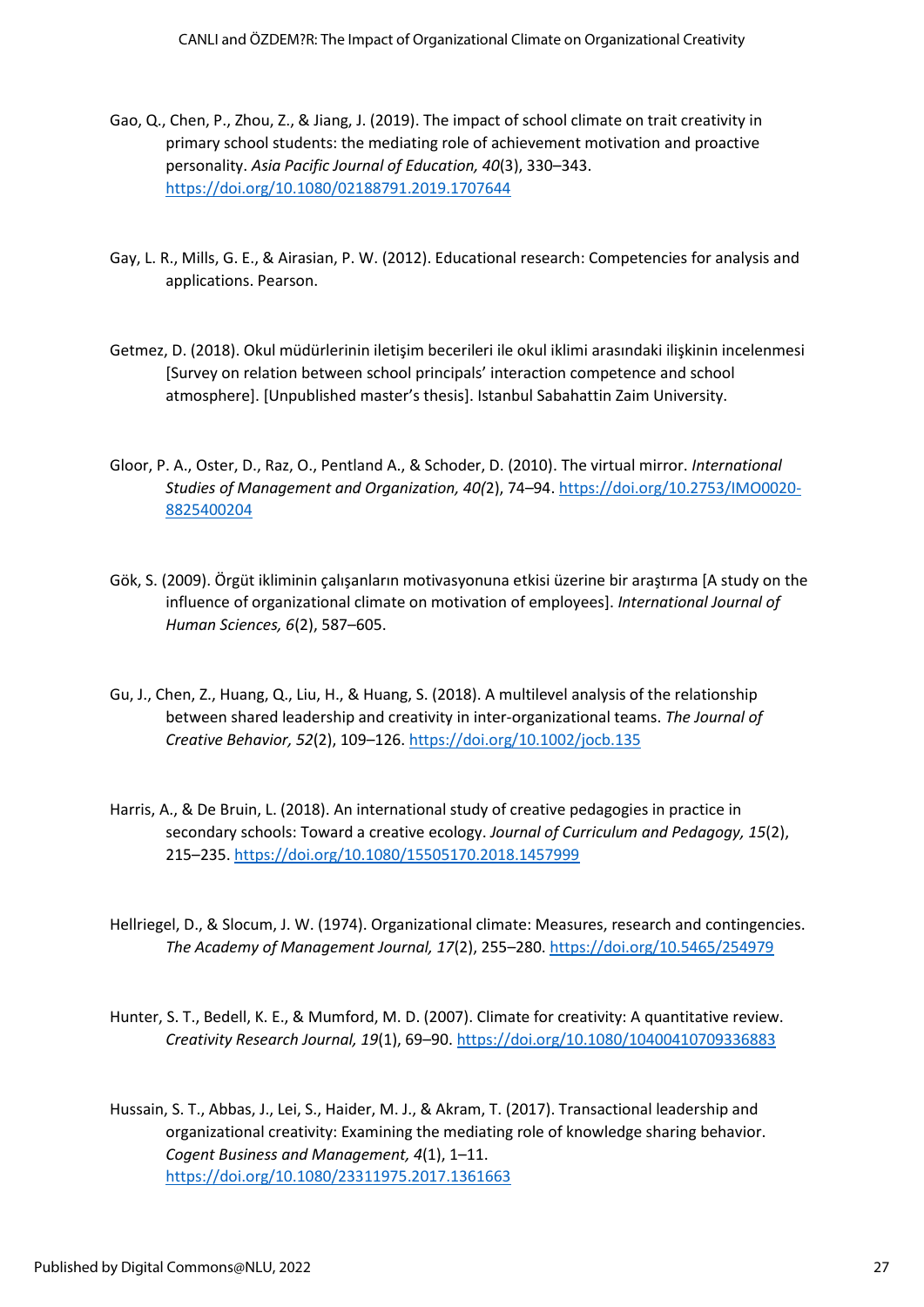- Isaksen, S. G., & Lauer, K. J. (2002). The climate for creativity and change in teams. *Creativity and Innovation Management, 11*(1), 74–86[. https://doi.org/10.1111/1467-8691.00238](https://doi.org/10.1111/1467-8691.00238)
- Isaksen, S. G., Lauer, K. J., Ekvall, G., & Britz, A. (2001). Perceptions of the best and worst climates for creativity: Preliminary validation evidence for the situational outlook questionnaire. *Creativity Research Journal, 13*(2), 171–184[. https://doi.org/10.1207/S15326934CRJ1302\\_5](https://doi.org/10.1207/S15326934CRJ1302_5)
- İhtiyaroğlu, N., & Demirbolat, A. O. (2016). Analysis of relationships between school climate, teacher effectiveness and students' school commitment. *International Online Journal of Educational Sciences, 8*(4), 255–270[. http://dx.doi.org/10.15345/iojes.2016.04.020](http://dx.doi.org/10.15345/iojes.2016.04.020)
- Javed, B., Khan, A. A., Bashir, S., & Arjoon, S. (2017). Impact of ethical leadership on creativity: The role of psychological empowerment. *Current Issues in Tourism, 20*(8), 839–851. <https://doi.org/10.1080/13683500.2016.1188894>
- Johnson, B., & Stevens, J. J. (2006). Student achievement and elementary teachers' perceptions of school climate. *Learning Environments Research, 9*(2), 111–122. <https://doi.org/10.1007/s10984-006-9007-7>
- Kagitcibasi, C. (1982). *The changing value of children in Turkey* (ED230472). ERIC. <https://files.eric.ed.gov/fulltext/ED230472.pdf>
- Kallio, T. J., Kallio, K.-M., & Blomberg, A. J. (2015). Physical space, culture and organisational creativity—a longitudinal study. *Facilities. 33*(5/6), 389–411. [https://doi.org/10.1108/F-09-](https://doi.org/10.1108/F-09-2013-0074) [2013-0074](https://doi.org/10.1108/F-09-2013-0074)
- Khalili, A. (2016). Linking transformational leadership, creativity, innovation, and innovationsupportive climate. *Management Decision, 54*(9), 2277–2293. [https://doi.org/10.1108/MD-](https://doi.org/10.1108/MD-03-2016-0196)[03-2016-0196](https://doi.org/10.1108/MD-03-2016-0196)
- Kim, K. H. (2019). Demystifying creativity: What creativity isn't and is, *Roeper Review, 41*(2),119–128. <https://doi.org/10.1080/02783193.2019.1585397>
- Lavian, R. H. (2012). The impact of organizational climate on burnout among homeroom teachers and special education teachers (full classes/individual pupils) in mainstream schools. *Teachers and Teaching, 18*(2), 233–247. <https://doi.org/10.1080/13540602.2012.632272>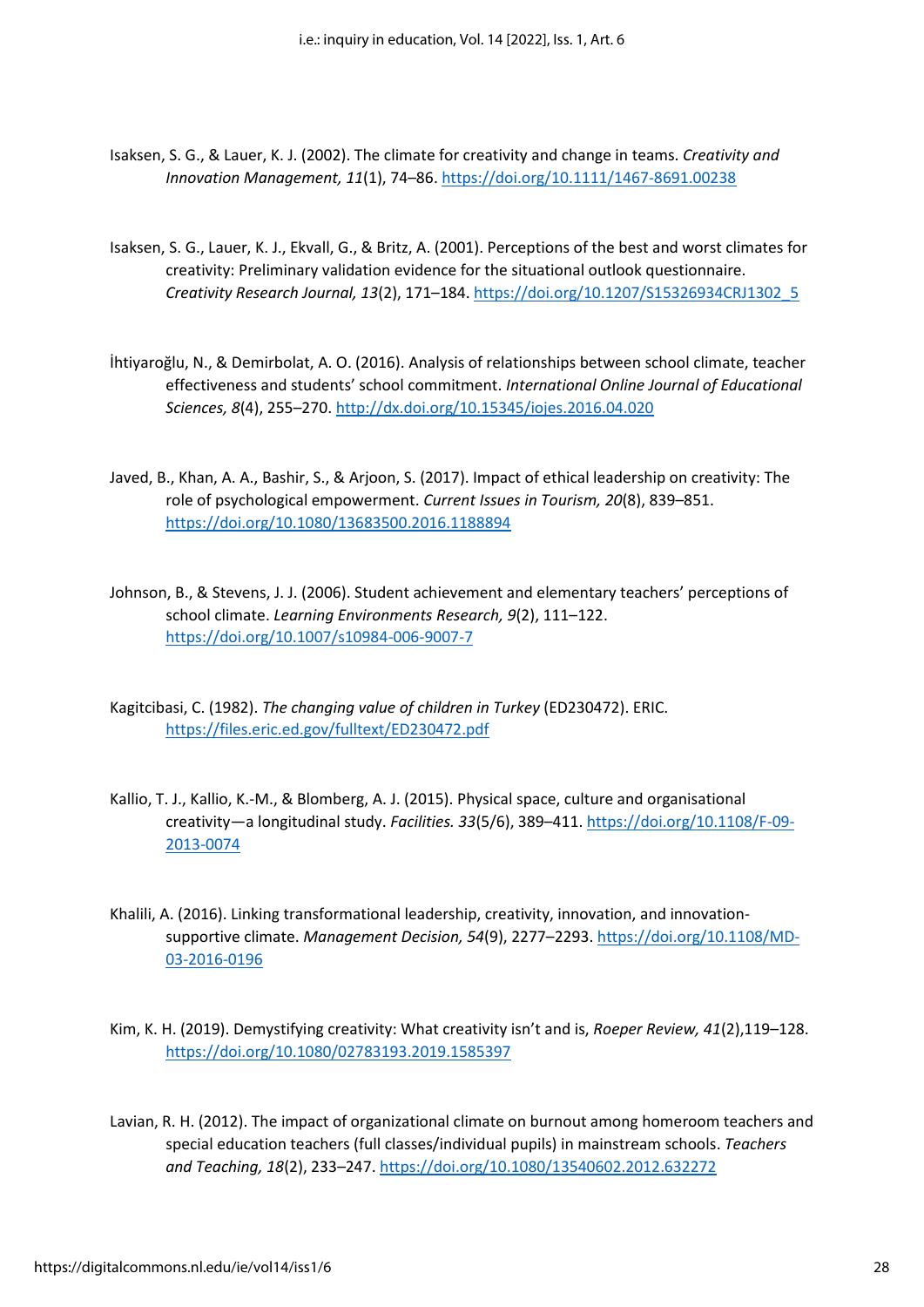- Licul, N., & Juriševič, M. (2020). The perception of creative classroom climate in elementary school students: Comparison between regular and enriched visual art classes. *High Ability Studies,*  1–19.<https://doi.org/10.1080/13598139.2020.1855124>
- Livingstone, L. P., Palich, L. E., & Carini, G. R. (2002). Promoting creativity through the logic of contradiction. *Journal of Organizational Behavior, 23*(3), 321–326. <https://doi.org/10.1002/job.140>
- Mathisen, G. E., & Einarsen, S. (2004). A review of instruments assessing creative and innovative environments within organizations. *Creativity Research Journal, 16*(1), 119–140. [https://doi.org/10.1207/s15326934crj1601\\_12](https://doi.org/10.1207/s15326934crj1601_12)
- Miller, B. C., & Gerard, D. (1979). Family influences on the development of creativity in children: An integrative review. *The Family Coordinator*, *28*(3), 295–312.
- Morais, M. F., & Azevedo, I. (2011). What is a creative teacher and what is a creative pupil? Perceptions of teachers. *Procedia—Social and Behavioral Sciences, 12*, 330–339. <https://doi.org/10.1016/j.sbspro.2011.02.042>
- Olsson, A., Paredes, K. M. B., Johansson, U., Roese, M. O., & Ritzén, S. (2019). Organizational climate for innovation and creativity—a study in Swedish retail organizations. *The International Review of Retail, Distribution and Consumer Research, 29*(3), 243–261. <https://doi.org/10.1080/09593969.2019.1598470>
- Oral, G., Kaufman, J. C., & Agars, M. D. (2007). Examining creativity in Turkey: Do Western findings apply? *High Ability Studies*, *18*(2), 235–246[. https://doi.org/10.1080/13598130701709590](https://doi.org/10.1080/13598130701709590)
- Özaydınlık, K. (2014). Toplumsal cinsiyet temelinde Türkiye'de kadın ve eğitim [Women in Turkey on the basis of gender and education]. *Journal of Social Policy Studies, 14*(33), 93–112. <http://dx.doi.org/10.21560/spcd.03093>
- Pallant, J. (2017). Spss kullanma kılavuzu: Spss ile adım adım veri analizi [Spss user guide: Step by step data analysis with Spss]. (S. Balcı and B. Ahi, Trans.). Anı Publishing. (Original work published 2015).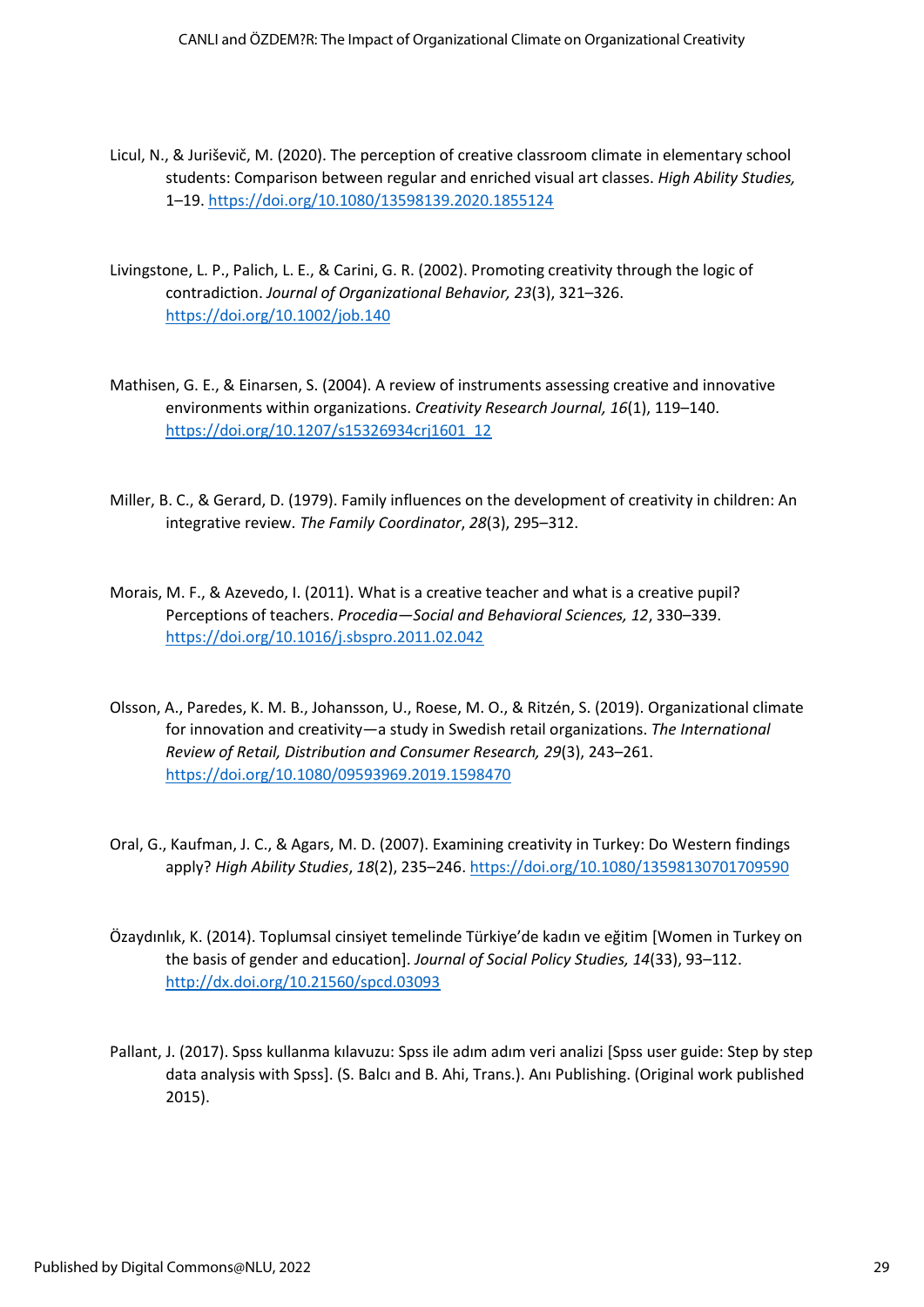- Prasad, C. R., & Sagi, U. D. (1982). An epistemic status study of the concept of organisational climate. *Sociological Bulletin, 31*(2), 155–181.
- Rasulzada, F., & Dackert, I. (2009). Organizational creativity and innovation in relation to psychological well-being and organizational factors. *Creativity Research Journal, 21*(2–3), 191–198.<https://doi.org/10.1080/10400410902855283>
- Republic of Turkey Ministry of Family, Labor and Social Services [RTMFLSS]. (2019). Türkiye aile yapısı araştırması [Turkey family structure research, 2016]. TDV. [https://dspace.ceid.org.tr/xmlui/bitstream/handle/1/1292/taya-](https://dspace.ceid.org.tr/xmlui/bitstream/handle/1/1292/taya-2016.pdf?sequence=1&isAllowed=y)[2016.pdf?sequence=1&isAllowed=y](https://dspace.ceid.org.tr/xmlui/bitstream/handle/1/1292/taya-2016.pdf?sequence=1&isAllowed=y)
- Ross, T. A. (1976). The organizational climate of schools. *International Review of Education, 22*(4), 441–463.
- Roy, R., & Gupta, S. (2012). Locus of control and organisational climate as predictors of managerial creativity. *Asia-Pacific Journal of Management Research and Innovation, 8*(4), 525–534. <https://doi.org/10.1177/2319510X13481995>
- Schaufeli, W. B. (2016). Heavy work investment, personality and organizational climate. *Journal of Managerial Psychology, 31*(6), 1057–1073. <https://doi.org/10.1108/JMP-07-2015-0259>
- Seçer, İ. (2017). Spss ve Lisrel ile pratik veri analizi: Analiz ve raporlaştırma [Practical data analysis with SPSS and Lisrel: Analysis and reporting]. Anı Publishing.
- Shao, Y., Zhang, C., Zhou, J., Gu, T., & Yuan, Y. (2019). How does culture shape creativity? A minireview. *Frontiers in Psychology*, *10*(121), 1–8[. https://doi.org/10.3389/fpsyg.2019.01219](https://doi.org/10.3389/fpsyg.2019.01219)
- Soh, K. (2017). Fostering student creativity through teacher behaviors. *Thinking Skills and Creativity, 23*, 58–66.<https://doi.org/10.1016/j.tsc.2016.11.002>
- Stoltzfus, G., Nibbelink, B. L., Vredenburg, D., & Thyrum, E. (2011). Gender, gender role, and creativity. *Social Behavior and Personality, 39*(3), 425–432. <http://doi.org/10.2224/sbp.2011.39.3.425>
- Surkova, I. (2012). Towards a creativity framework. *Society and Economy, 34*(1), 115–138. <https://doi.org/10.1556/socec.2011.0013>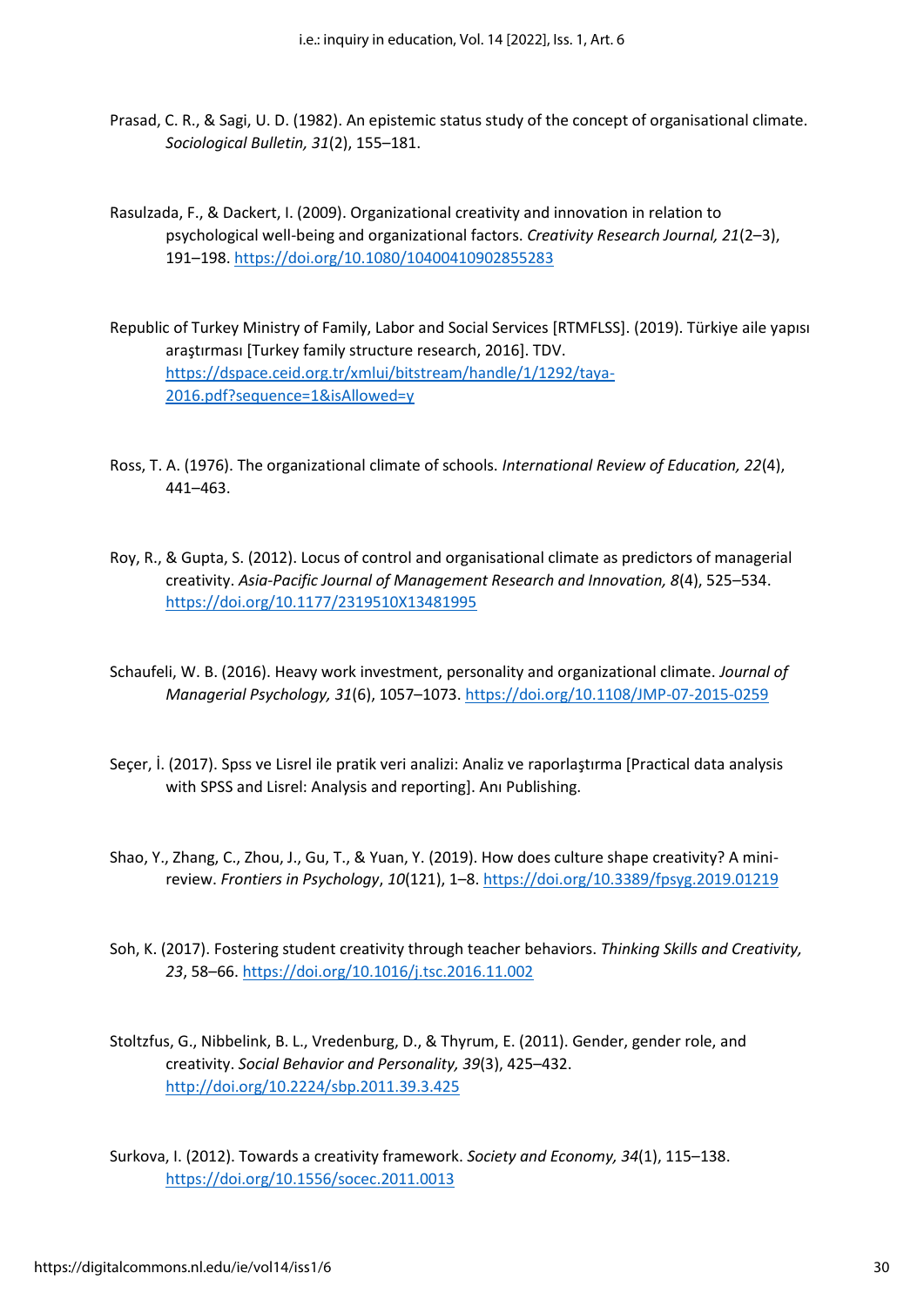- Şahin, N. H., Basım, H. N., & Çetin, F. (2009). Kişilerarası çatişma çözme yaklaşımlarında kendilik algısı ve kontrol odağı [Locus of control and self-concept in interpersonal conflict resolution approaches]. *Turkish Journal of Psychiatry, 20*(2), 153–163.
- Savaş, G. (2018). Türkiye'de yaşayan bireylerin toplumsal cinsiyet eşit (siz) liği algısı [Gender (in) equality perception of individuals living in Turkey]. *Mediterranean Journal of Gender and Women's Studies*, *1*(2), 101–121.
- Şentürk, M. (2018). Okul müdürlerinin öğretmenlere güveninin okul iklimine etkisi [The effect of school principals' trust in teachers on school climate]. [Unpublished master's thesis]. Dokuz Eylül University.
- Taylan, H. H. (2009). Türkiye'de köy ailesinde aile içi ilişkiler [Family relationships of rural family in Turkey]. *Selçuk University Journal of Faculty of Letters, 22*, 117–138.
- Tepe, N., & Yılmaz, G. (2020). Öğretmenlerin okul iklimi algılarının yordayıcısı olarak okul yöneticilerinin toksik liderlik davranışları [Toxic leadership behaviours of school administrators as predictor of teachers' school climate perceptions]. *International Journal of Society Researches, 15*(25), 3360–3381. <https://doi.org/10.26466/opus.667320>
- Terry, H., Umbase, R. S., Pelealu, A. E., Burdam, Y., & Dasfordate, A. (2018). Teacher creativity and school climate. *Advances in Social Science, Education and Humanities Research, 226*, 708– 710.
- Thumin, F. J., & Thumin L. J. (2011). The measurement and interpretation of organizational climate. *The Journal of Psychology, 145*(2), 93–109[. https://doi.org/10.1080/00223980.2010.538754](https://doi.org/10.1080/00223980.2010.538754)

Topçu, İ. (2019). Okul ikimi ve kültürü [School climate and culture]. Anı Publishing.

- Tung, F. C. (2016). Does transformational, ambidextrous, transactional leadership promote employee creativity? Mediating effects of empowerment and promotion focus. *International Journal of Manpower, 37*(8), 1250–1263.<https://doi.org/10.1108/IJM-09-2014-0177>
- Turnipseed, D. L. (1988). An integrated interactive model of organisational climate, culture and effectiveness. *Leadership and Organization Development Journal, 9*(5), 17–21.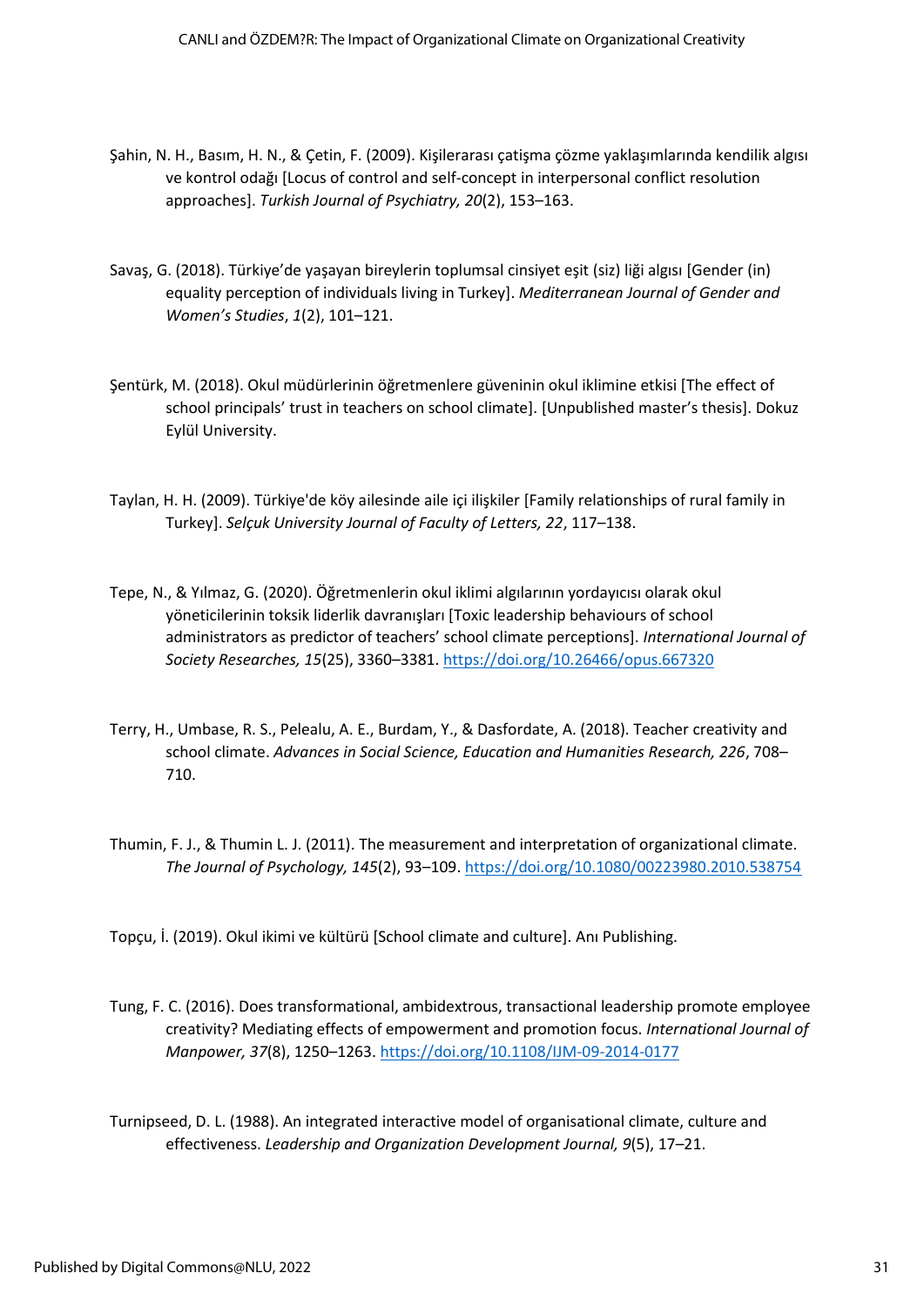Uğurlu, C. T., & Ceylan, N. (2014). Öğretmenlerin örgütsel yaratıcılık ve etik liderlik algılarının incelenmesi [An investigation of teacher's perception of organizational creativity and ethical leadership perceptions]. *Mersin University Journal of the Faculty of Education, 10*(2), 96–112.

Vejian, G., Kamarudin, N., & Kadir, S. A. (2016). School creative climate: Factors influence fostering creativity school. *International Journal of Education and Training*, 2(1), 1–5.

Wagner, T. (2008). Rigor redefined. *Educational Leadership, 66*(2), 20–24.

Walker, W. J. (1986). Creativity: Fostering golden environments. *The Clearing House*, 59(5), 220–222.

Walliman, N. (2011). *Research methods: The basics.* Routledge.

Wang, M. T., Selman, R. L., Dishion, T. J., & Stormshak, E. A. (2010). A tobit regression analysis of the covariation between middle school students' perceived school climate and behavioral problems. *Journal of Research on Adolescence, 20*(2), 274–286. <https://doi.org/10.1111/j.1532-7795.2010.00648.x>

Woodman, R. W., & King, D. C. (1978). Organizational climate: Science or folklore? *The Academy of Management Review, 3*(4), 816–826.<https://doi.org/10.5465/amr.1978.4289290>

- Woodman, R. W., Sawyer, J. E., & Griffin, R. W. (1993). Toward a theory of organizational creativity. *The Academy of Management Review, 18*(2), 293–321. <https://doi.org/10.2307/258761>
- Xiaofu, P., & Qiwen, Q. (2007). An analysis of the relation between secondary school organizational climate and teacher job satisfaction. *Chinese Education and Society, 40*(5), 65–77. <https://doi.org/10.2753/CED1061-1932400507>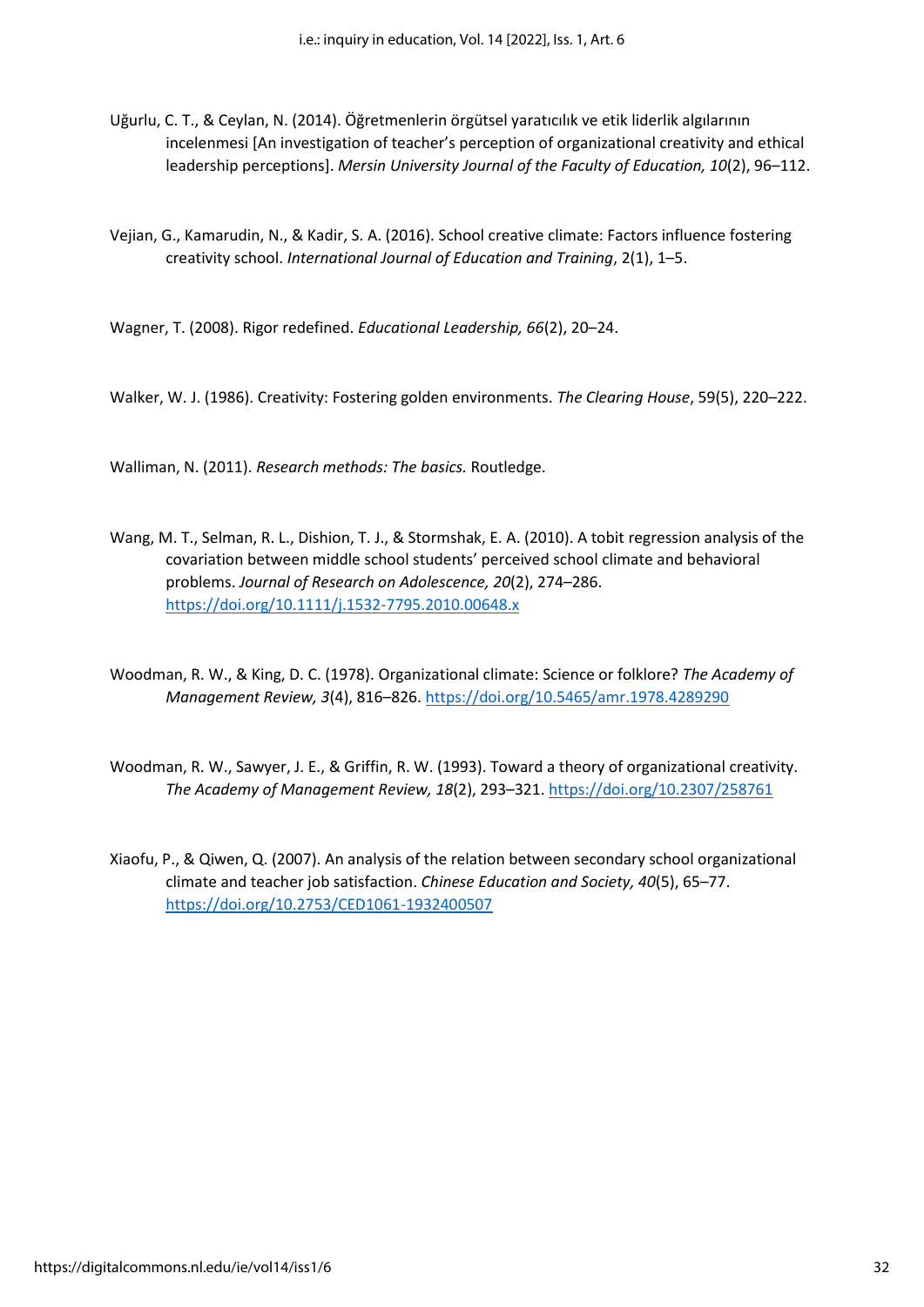- Yahşi, Ü., & Özbek, O. (2016). Gençlik ve Spor Bakanlığı personelinin örgüt iklimi algıları ile örgütsel yaratıcılık düzeyi [Ministry of Youth and Sports' staff perception of the organizational climate and organizational creativity]. *Journal of Human Sciences, 13*(3), 6139–6153. <https://doi.org/10.14687/jhs.v13i3.4188>
- Yılmaz, H., & Karahan, A. (2010). Liderlik davranışı, örgütsel yaratıcılık ve işgören performansı arasındaki ilişkilerin incelenmesi: Uşak'ta bir araştırma [Analysis of relationships between leadership behavior, organizational creativity, and employee performance: A study in Uşak]. *Management and Economics: Celal Bayar University Journal of Faculty of Economics and Administrative Sciences, 17*(2),145–158.
- Yurter, Y. (2016). İlkokul ve ortaokullarda okul iklimi ile örgütsel yaratıcılık davranışları arasındaki ilişki [The relationship between behaviors of school climate and organizational creativity in primary and secondary schools]. [Unpublished master's thesis]. Dumlupınar University.
- Yüceler, A. (2009). Örgütsel bağlılık ve örgüt iklimi ilişkisi: Teorik ve uygulamalı bir çalışma [The relationship between organizational commitment and organizational climate: A theoretical and practical study]. *Selçuk University Journal of Social Sciences Institute, 22*, 445–458.
- Zhang, Q., Siribanpitak, P., & Charoenkul, N. (2020). Creative leadership strategies for primary school principals to promote teachers' creativity in Guangxi, China. *Kasetsart Journal of Social Sciences, 41*, 275–281.<https://doi.org/10.1016/j.kjss.2018.08.007>
- Zhou, J., & Su, Y. (2010). A missing piece of the puzzle: The organizational context in cultural patterns of creativity. *Management and Organization Review, 6*(3), 391–413. <https://doi.org/10.1111/j.1740-8784.2010.00192.x>
- Zhou, L., Zhao, S., Tian, F., Zhang, X., & Chen, S. (2018). Visionary leadership and employee creativity in China. *International Journal of Manpower, 39*(1), 93–105[. https://doi.org/10.1108/IJM-04-](https://doi.org/10.1108/IJM-04-2016-0092) [2016-0092](https://doi.org/10.1108/IJM-04-2016-0092)
- Zubair, A., Bashir, M., Abrar, M., Baig, S. A., & Hassan, S. Y. (2015). Employee's participation in decision making and manager's encouragement of creativity: The mediating role of climate for creativity and change. *Journal of Service Science and Management, 8*, 306–321. <https://doi.org/10.4236/jssm.2015.83033>